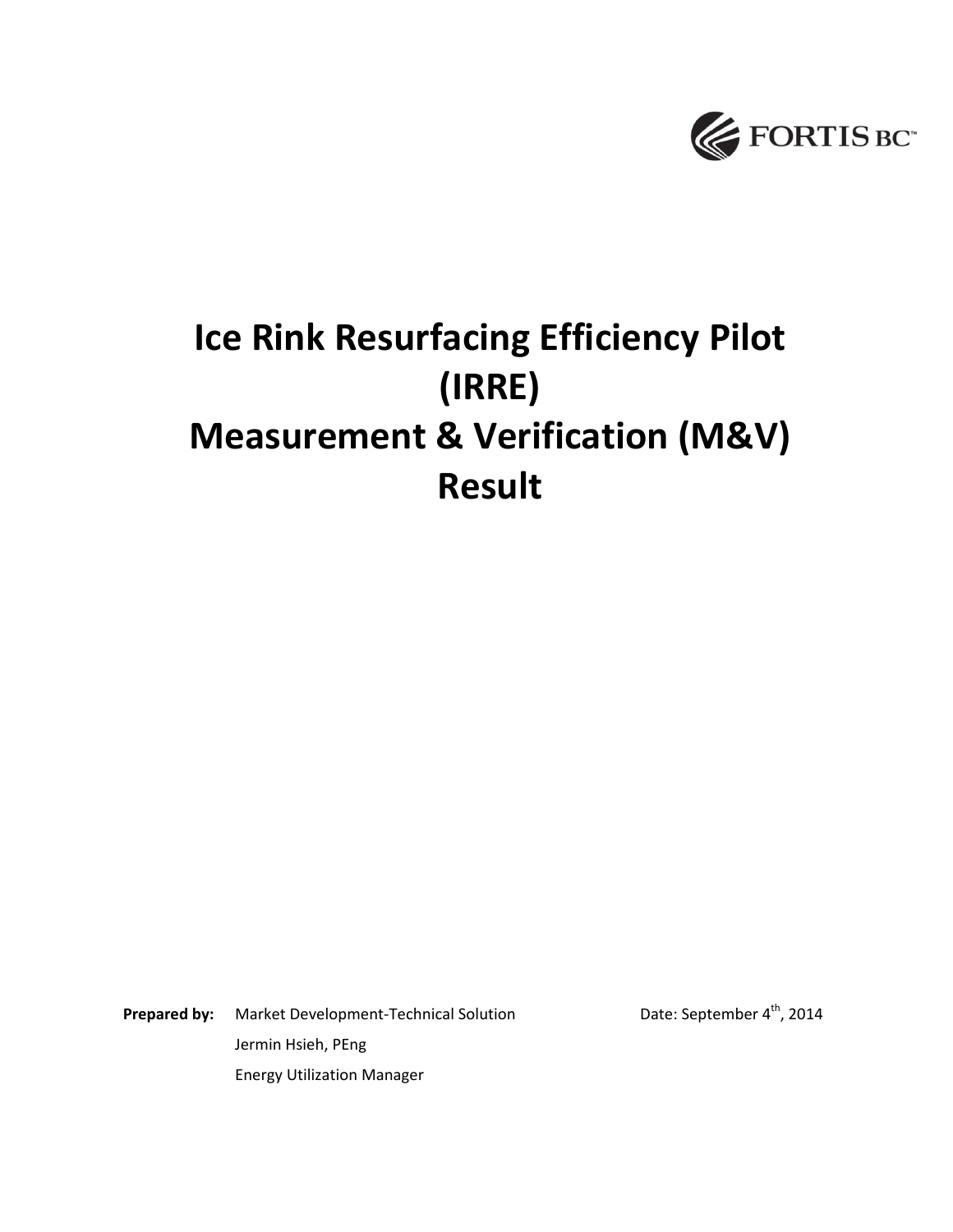

## **Executive Summary**

FortisBC Energy Inc. have partnered with ten ice rinks to conduct a measurement & verification (M&V) pilot study on an emerging technology, the vortex technology, to maintain the ice surface using low temperature water. The vortex system is intended to remove air bubbles and filaments from the resurfacing water through cavitation before it is applied to the ice surface. Air bubbles and filaments cause the ice surface to be uneven and thus unfavorable or even unusable for ice sports. Ordinarily, resurfacing water is heated up to approximately 130 degrees Fahrenheit to achieve the desired result.

Resurfacing through vortex technology generates thermal and electricity savings through a:

- reduction in thermal energy by significantly reducing the need to heat up resurfacing water; and
- reduction in electricity for the operation of the ice rink refrigeration plant as
	- o Vortex generated resurfacing water creates a lower refrigeration load as low temperature water is applied to the ice surface for the ongoing resurfacing and initial ice build up; and
	- $\circ$  the ice rink slab temperature is raised to allow the vortex generated resurfacing water freeze at an appropriate rate.

| Fuel        | <b>Measured</b><br><b>Savings</b> | % Savings (vs Adjusted<br>Baseline) <sup>1</sup> |
|-------------|-----------------------------------|--------------------------------------------------|
| Natural Gas | 330 GJ/year                       | 79%                                              |
| Electricity | 22,400 kWh/year                   | 28%                                              |
| Total       | 410 eGJ/year                      | 58%                                              |

Natural gas savings results represent the average measured at eight of the ten pilot sites. Out of ten participants only one site (Arena 4) was not successful in overcoming operational challenges during the commissioning process. The natural gas savings at Arena 2 could not be evaluated due to operational circumstances.

Fortis Electric participated in this pilot project and facilitated the data acquisition at three sites to evaluate the electricity savings on the refrigeration plants. The electricity savings shown in the table above are electricity savings related to reduced refrigeration load resulting from using low temperature resurfacing water.

 $1\%$  Savings = Measured Savings over Adjusted Baseline Consumption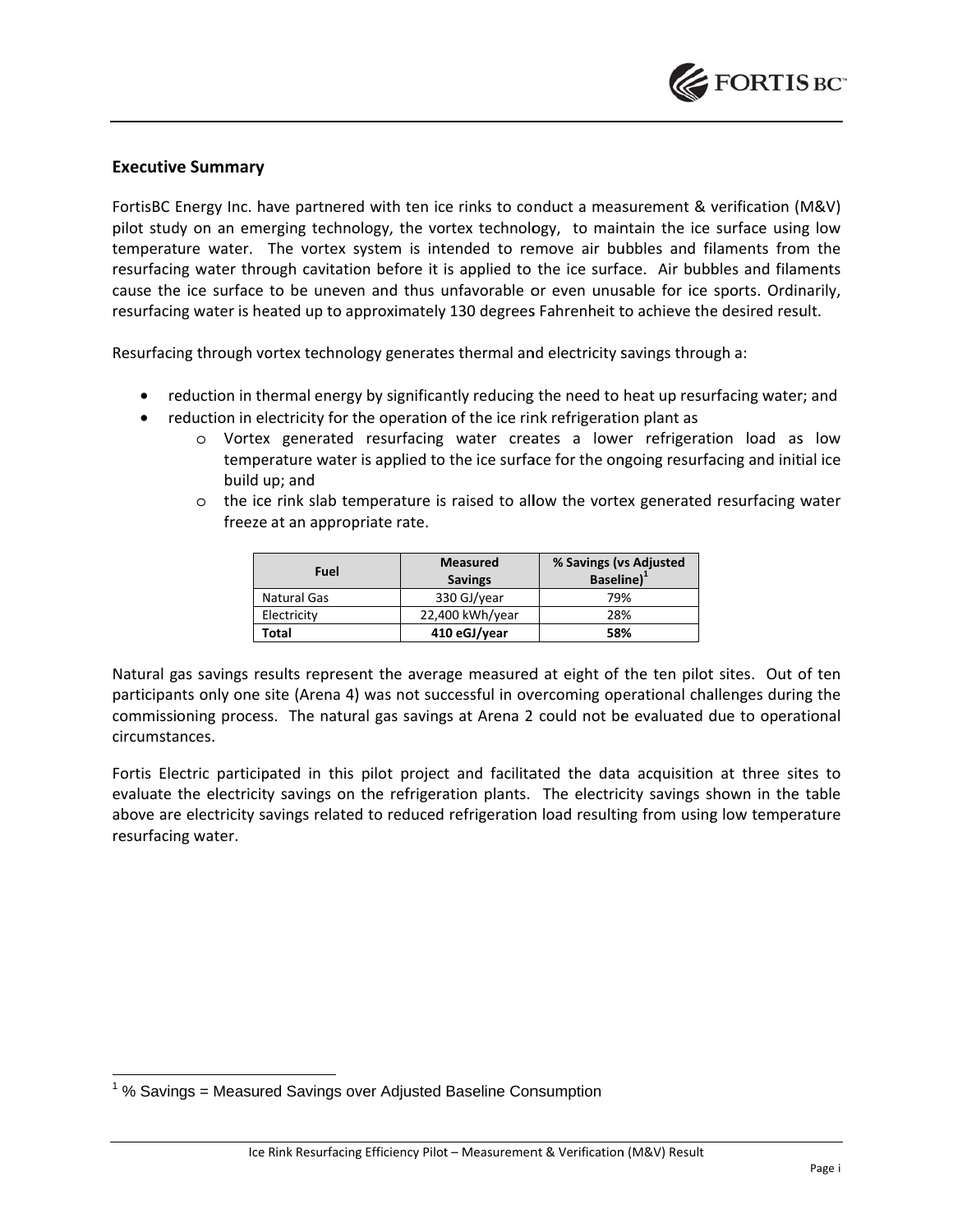

## **Table of Contents**

| $\mathbf{1}$   |  |
|----------------|--|
| 2              |  |
| 3              |  |
| $\overline{4}$ |  |
| 5              |  |
| 6              |  |
| $\overline{7}$ |  |
|                |  |
|                |  |
|                |  |
|                |  |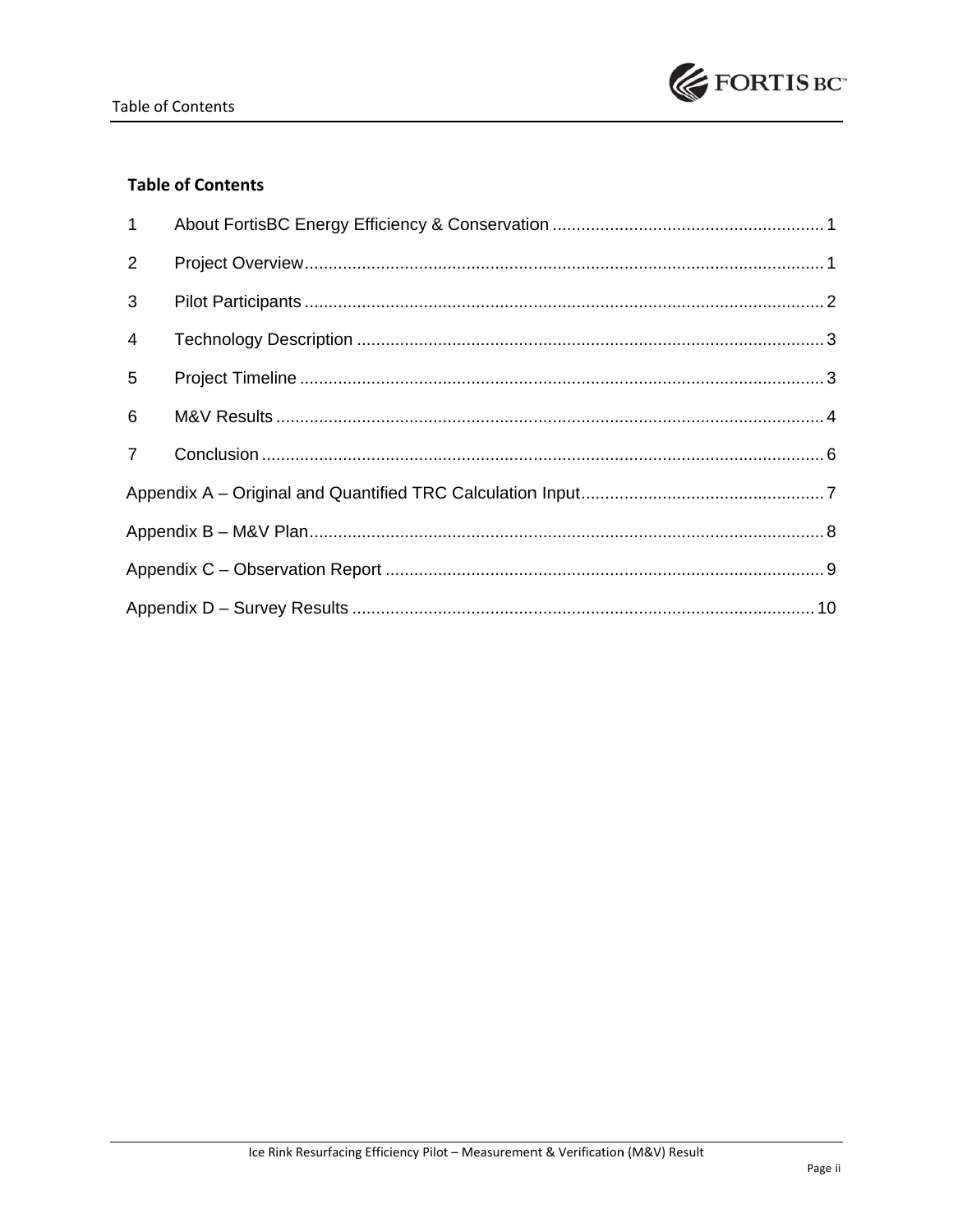

#### $\mathbf{1}$ **About FortisBC Energy Efficiency & Conservation**

FortisBC Energy Inc. ("FortisBC") has developed Energy Efficiency & Conservation (EEC) incentive programs that are designed to support customers in managing their energy costs and reducing their carbon footprint. These programs have been successful in promoting the efficient use of natural gas, encouraging the adoption of low carbon alternatives, reducing energy costs for customers, and supporting government policy by reducing greenhouse gas emissions.

#### $\overline{2}$ **Project Overview**

The operation of an ice rink requires an ongoing maintenance of the ice surface as activities on the ice surface may cause damage to the ice. This regular and ongoing ice surface maintenance is referred to as resurfacing. In preparation for the resurfacing, air bubbles and filaments must be removed from the resurfacing water before it is applied to the ice surface. Air bubbles and filaments cause the ice surface to be uneven and thus unfavorable or even unusable for ice sports. Ordinarily, resurfacing water is heated up to approximately 130 degrees Fahrenheit to achieve the desired result.

The objective of this M&V project is to evaluate the energy savings potential of a technology which reduces the need thermal energy to remove of air bubbles and filaments. A survey was conducted to identify customer acceptance and operational challenges. This technology is referred to as vortex and the product specified (REALIce) for this pilot is produced by the manufacturer Watreco.

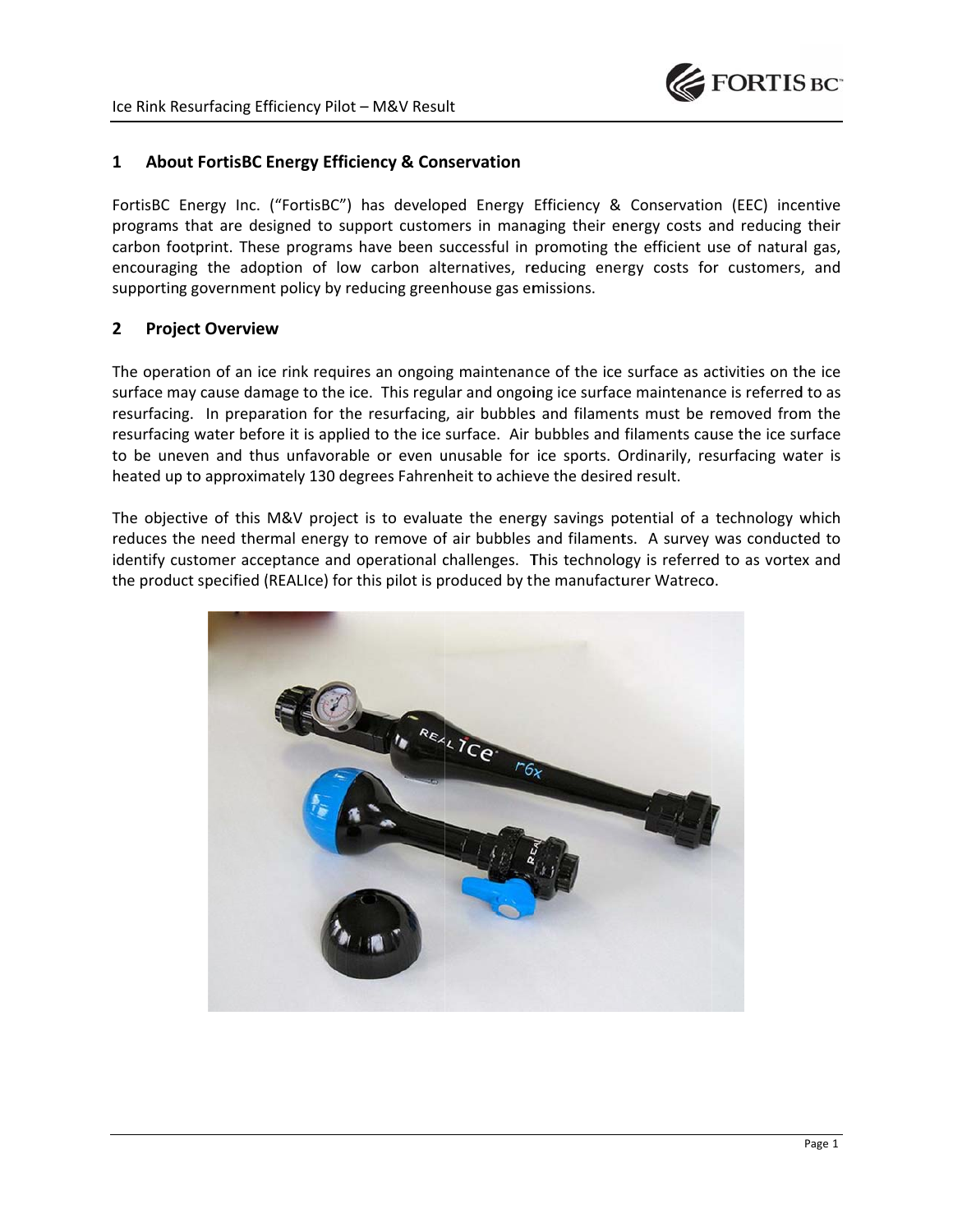

The pilot is technology-focused and vendor-agnostic. Nevertheless, the pilot relied on the following process for filtering-out products that do not meet British Columbia safety requirements:

- 1. Vendors had to identify which provincial safety requirements their products must meet in order to be deployed in British Columbia. The pilot team directed vendors to CSA International and various local consulting companies for support with this task.
- 2. Step 1 did not yield any dedicated safety requirements for mechanical de-aerators as these represent a novel product class.
- 3. Vendors were instructed to demonstrate how their products will be acceptable to local code and safety inspectors via either obtaining an opinion from specific inspectors or demonstrating satisfactory test results from an ISO 9001-certified lab on the following product characteristics: pressure tolerance, heat tolerance, as well as hygiene and sanitation impacts.
- 4. In addition to the requirements of Step 3, only products that require installation of a backflow preventer were admitted as eligible technologies for the pilot.
- 5. In order to maintain integrity of the pilot schedule, vendors had to demonstrate that they met Steps 3 and 4 by September 20, 2013.

## **3 Pilot Participants**

Ten ice rinks, as shown in Table 3-1, participated in the Ice Rink Resurfacing Efficiency Pilot. All of the participants have only one sheet of ice except for:

- Arena 4 **One training rink in addition to the full size NHL rink**
- 

Arena 6 **One Curling rink in addition to the full size NHL rink.** Curling rinks do not require resurfacing

| Participant        | <b>Ice Season Start</b> | <b>Ice Season End</b> |
|--------------------|-------------------------|-----------------------|
| Arena 1            | $15-Sep-13$             | 18-Mar-14             |
| Arena <sub>2</sub> | $1$ -Jan- $13$          | 31-Dec-13             |
| Arena <sub>3</sub> | $1$ -Jan-13             | 31-Dec-13             |
| Arena 4            | $1-Sep-13$              | $7 - Apr - 14$        |
| Arena <sub>5</sub> | 10-Aug-13               | 20-Apr-14             |
| Arena 6            | 15-Aug-13               | $1-Apr-14$            |
| Arena 7            | 26-Aug-13               | 31-Mar-14             |
| Arena 8            | $1-Aug-13$              | 30-Apr-14             |
| Arena 9            | $9-$ Sep $-13$          | $1-Apr-14$            |
| Arena 10           | 23-Sep-13               | 10-Mar-14             |

#### Table 3-1 – Participants IRRE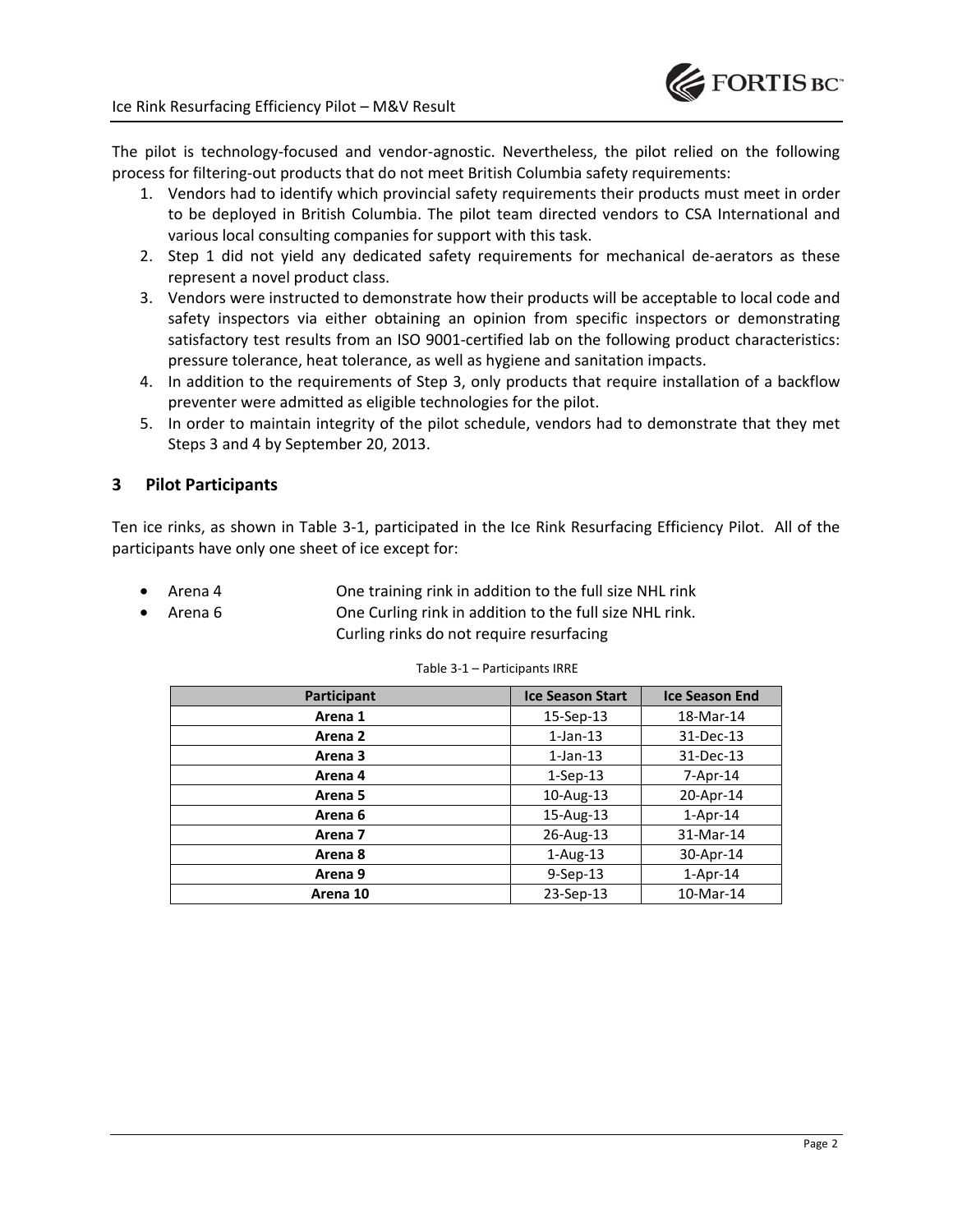

## **4 Technology Description**

Vortex technology is a compact piping system which removes air bubbles and filaments from the resurfacing flood water through cavitation instead of thermal activation. The resurfacing water is forced through guide vanes creating a pressure gradient to separates air bubbles and filaments from the potable water. As a result, vortex-treated water does not have to be heated to the high temperature as traditionally done before applying the water to the ice surface. This generates thermal and electricity savings through:

- reduction in thermal energy by significantly reducing the need to heat up resurfacing water; and
- reduction in electricity for the operation of the ice rink refrigeration plant as:
	- o vortex generated resurfacing water creates a lower refrigeration load since low temperature water is applied to the ice surface for ongoing resurfacing and the initial ice buildup; and
	- $\circ$  the ice rink slab temperature is raised to allow the vortex generated resurfacing water freeze at an appropriate rate.

## **5 Project Timeline**

 $\overline{\phantom{a}}$ 

Table 5-1 below outlines the measurement & verification (M&V) timelines:

| Participant        | <b>Baseline Period</b> | <b>Reporting Period</b> |
|--------------------|------------------------|-------------------------|
| Arena 1            | $27-Nov-13 -$          | $16$ -Jan-14 –          |
|                    | $8$ -Jan-14            | 10-Mar-14               |
| Arena 2            | $12$ -Dec-13-          | $12$ -Jan-14 -          |
|                    | $8$ -Jan-14            | 20-Mar-14               |
| Arena <sub>3</sub> | $3 - Dec - 13 -$       | $15$ -Jan-14 –          |
|                    | $8$ -Jan-14            | 17-Mar-14               |
| Arena 4            | $12$ -Dec-13 –         |                         |
|                    | $7$ -Jan-14            | N/A                     |
| Arena <sub>5</sub> | $10 - Dec - 13 -$      | 10-Jan-14 $-$           |
|                    | $7$ -Jan-14            | 13-Mar-14               |
| Arena <sub>6</sub> | $10 - Dec - 13 -$      | $10$ -Jan-14 –          |
|                    | $7$ -Jan-14            | 13-Mar-14               |
| Arena 7            | $3 - Dec - 13 -$       | $21$ -Jan-14 –          |
|                    | $6$ -Jan-14            | 17-Mar-14               |
| Arena 8            | $5 - Dec - 13 -$       | $15$ -Jan-14 -          |
|                    | $9$ -Jan-14            | 15-Mar-14               |
| Arena 9            | $3 - Dec - 13 -$       | $4 - Feb - 14 -$        |
|                    | $2$ -Jan-14            | 12-Mar-14               |
| Arena 10           | $12$ -Dec-13 –         | $16$ -Jan- $14 -$       |
|                    | 30-Dec-13              | 10-Mar-14               |

| Table 5-1 – Project timeline and M&V period <sup>2</sup> |  |  |  |
|----------------------------------------------------------|--|--|--|
|                                                          |  |  |  |

 $2$  time period between end of baseline period and beginning of the reporting period is the adjustment period during which operational changes were carried out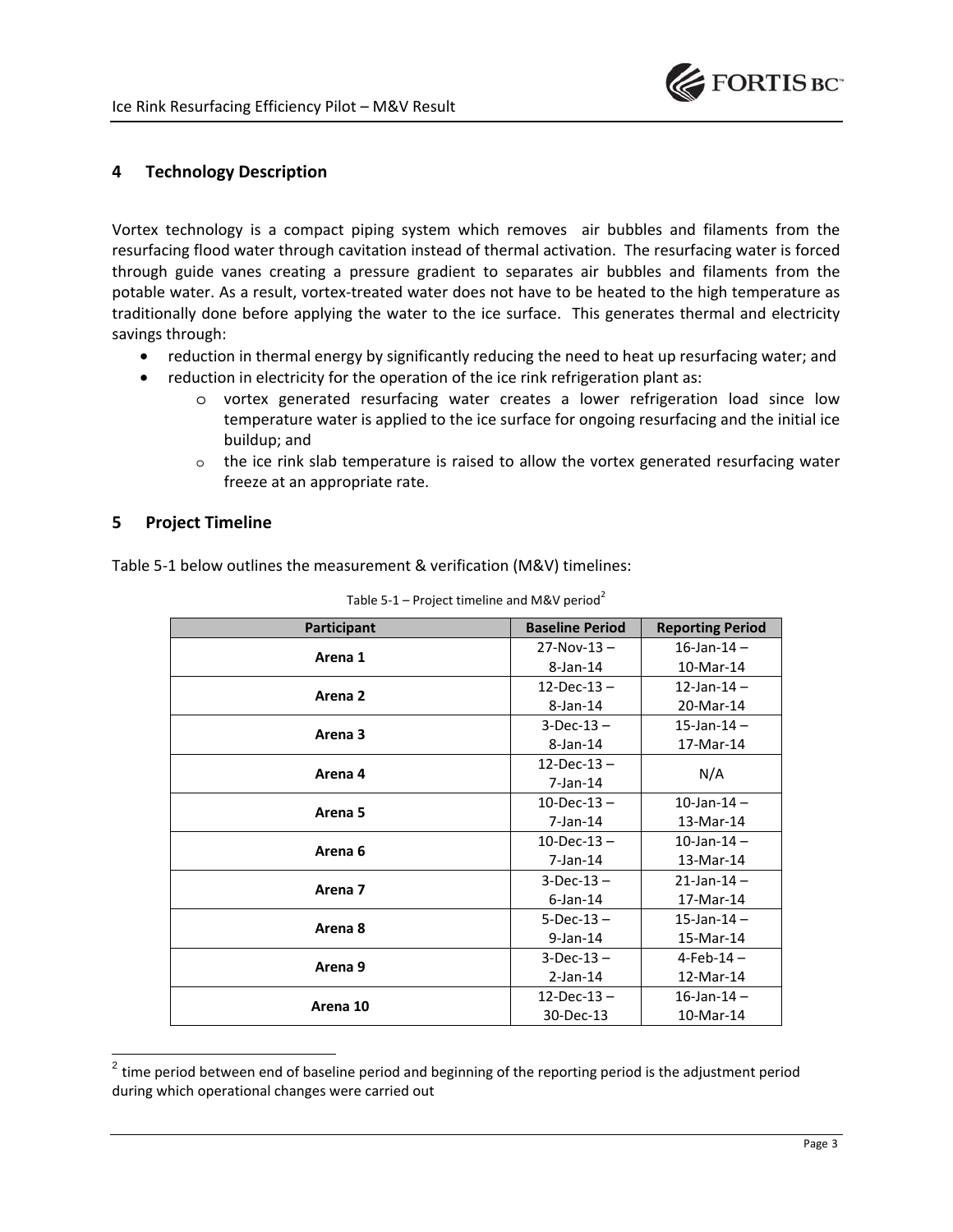

Site specific comments:

- Arena 1, Arena 7 and Arena 9: temperature and pressure sensors were installed by Fortis Electric in the holding tank of the Zamboni to log the duration of the resurfacing event and temperature of the resurfacing water when it was applied to the ice surface.
- Arena 7: city water temperature was assumed to be the average of the two closest rinks (Kelowna and Nelson) as the temperature sensor was installed downstream of a shut off valve which is an inadequate to measure the city water temperature.
- Arena 5 and Arena 8: city water temperature was assumed to be the average of all sites as the temperature sensor was in an inadequate location.
- Arena 2: Reporting Period analysis could not be performed as the vortex installation required a manual switch over for the snow wash down which was performed using high temperature water.
- Arena 4: Reporting Period analysis was not performed as the facility reverted back to using hot water for resurfacing by the end of the reporting period.

## **6 M&V Results**

Table 6-1 shows summary of the M&V Results as an average across all participants.

|                                                       | <b>Baseline</b> | <b>Adjusted</b><br><b>Baseline</b> | <b>Reporting</b><br><b>Period</b> |  |
|-------------------------------------------------------|-----------------|------------------------------------|-----------------------------------|--|
| <b>Number of Operating Weeks Per</b><br>Year (#/year) | 35              |                                    |                                   |  |
| Number of resurfacing per week<br>(#/week)            | 64<br>63        |                                    |                                   |  |
| <b>Volume of Water per Resurfacing</b><br>(Gal)       | 141<br>148      |                                    |                                   |  |
| <b>City Water Temperature</b><br>(°F)                 | 45.27           |                                    | 42.5                              |  |
| <b>Resurfacing Water Temperature</b><br>(°F)          | 131.0           |                                    | 60.3                              |  |

Table 6-1 – Summary M&V Results

|                                                                  | <b>Baseline</b> | <b>Adjusted</b><br><b>Baseline</b> | <b>Reporting</b><br><b>Period</b> | <b>Verified</b><br><b>Saving</b> | Percentage<br><b>Savings</b> |
|------------------------------------------------------------------|-----------------|------------------------------------|-----------------------------------|----------------------------------|------------------------------|
| <b>Thermal Energy for Resurfacing</b><br>(GJ/year)               | 400             | 418                                | 87                                | 330                              | 79%                          |
| <b>Refrigeration Energy for</b><br><b>Resurfacing (kWh/year)</b> | 75,380          | 78.815                             | 56.357                            | 22.500                           | 29%                          |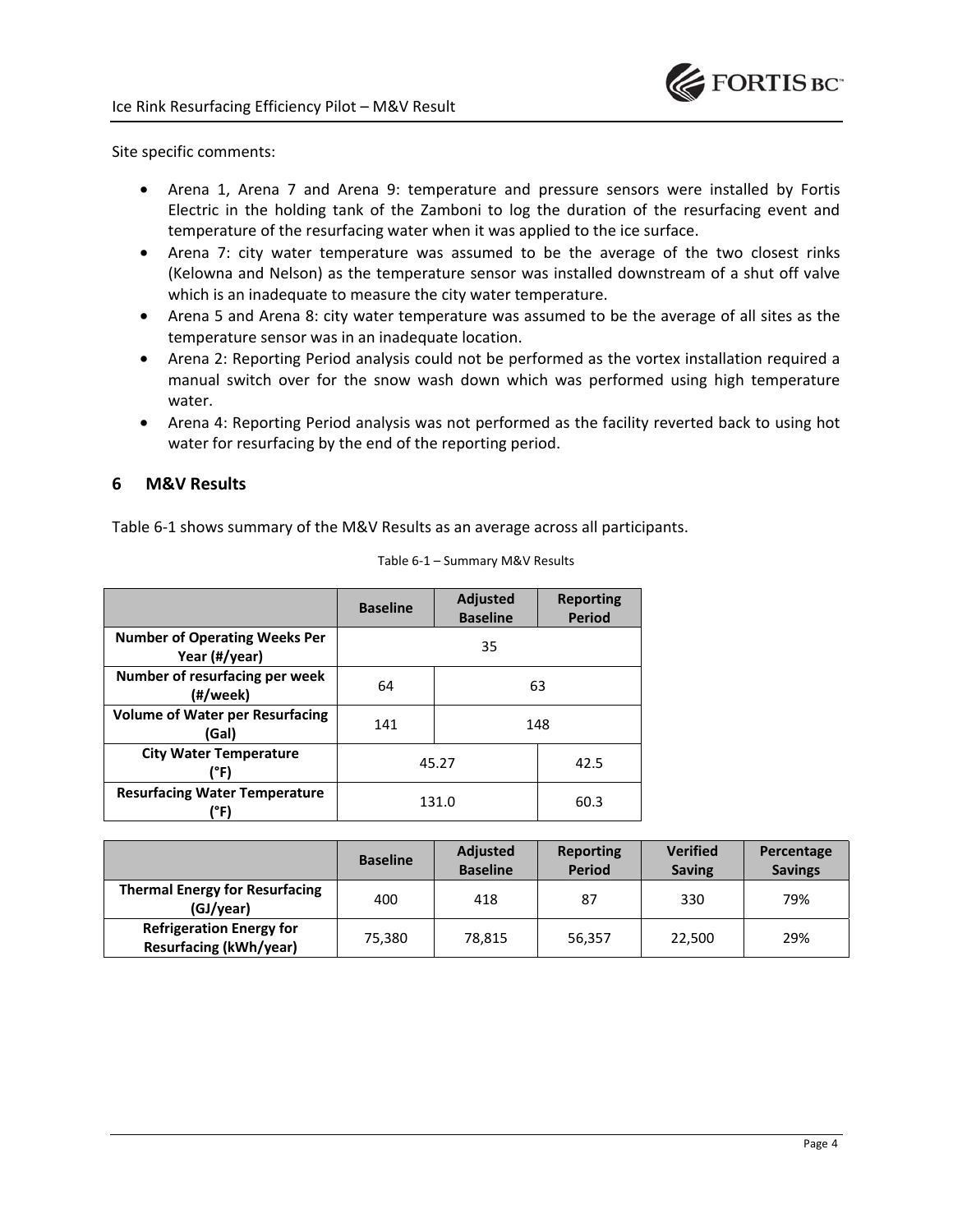

## Note, the following

- baseline was derived by averaging the results of all ten participating facilities;
- reporting period was derived by averaging the results of eight facilities as described in section 5;
- refrigeration electricity savings was evaluated for the three sites with sensors installed in the Zamboni holding tank; and
- constants and assumptions as shown in Table 6-2 were applied in the analysis

| <b>Constants</b>                                            | Value  | Unit               |
|-------------------------------------------------------------|--------|--------------------|
| <b>Heat Capacity Water</b>                                  | 4.183  | kJ/kg K            |
| <b>Latent Heat Water to Ice</b>                             | 344    | kJ/kg              |
| <b>Heat Capacity Ice</b>                                    | 2.0715 | kJ/kg K            |
| Coefficient of Performance Refrigeration Plant <sup>3</sup> | 2.5    | Ratio energy out / |
|                                                             |        | energy in          |
| Efficiency Hot Water System (Hot Water Tank) <sup>4</sup>   |        | % thermal          |
|                                                             | 60     | efficiency         |

| Table 6-2 - Constants and Assumptions |  |
|---------------------------------------|--|
|---------------------------------------|--|

Following feedback was received in regards to ice quality and ice temperature:

Table 6-3 – Operator Feedback

|                    | <b>Baseline</b>    |                                           |                                          | <b>Reporting Period</b> |                                 |                                          |
|--------------------|--------------------|-------------------------------------------|------------------------------------------|-------------------------|---------------------------------|------------------------------------------|
| <b>Site</b>        | <b>Ice Quality</b> | <b>Slab</b><br><b>Thickness</b><br>(inch) | <b>Ice</b><br><b>Temperature</b><br>(°F) | <b>Ice Quality</b>      | <b>Slab Thickness</b><br>(inch) | <b>Ice</b><br><b>Temperature</b><br>(°F) |
| Arena 1            | $\mathfrak{p}$     | 1.25                                      | 15.8                                     | $\overline{2}$          | $1 - 1.125$                     | 20.3                                     |
| Arena 2            | $2 - 3$            | $1.25 - 1.75$                             | 24                                       | $\overline{2}$          | $1.375 - 1.875$                 | 24                                       |
| Arena 3            | $\overline{2}$     | 1.75                                      | 15                                       | $2 - 3$                 | 1.25                            | $17 - 19$                                |
| Arena 4            | $\overline{2}$     | 1.375                                     | 16                                       | $\overline{2}$          | 1.375                           | $18 - 20$                                |
| Arena <sub>5</sub> | $\overline{2}$     | $2 - 2.375$                               | 13                                       | 3                       | $1.75 - 2.5$                    | 16.5                                     |
| Arena 6            | 3                  | $1.25 - 1.5$                              | 20                                       | $2 - 3$                 | $1.25 - 1.5$                    | $22.5 - 24$                              |
| Arena 7            | 3                  | $1 - 1.5$                                 | 23                                       | $2 - 3$                 | 1.5                             | 24.5                                     |
| Arena 8            | $2 - 3$            | $1.5 - 1.75$                              | 17.5                                     | $2 - 3$                 | $1.25 - 1.5$                    | $20.5 - 23.5$                            |
| Arena 9            | $\overline{2}$     | $1 - 1.75$                                | 16.5                                     | $\overline{2}$          | 1.25                            | $19 - 20$                                |
| Arena 10           | 2                  | $1.15 - 1.45$                             | $17.6 - 19.4$                            | 2                       | $1.38 - 1.5$                    | $20.3 - 21.2$                            |

The table above shows a summary of the daily and weekly logs which Zamboni driver and ice operators were required to fill out during the M&V period. Following observations were made:

 3 Comparitive Study of Refrigeration Systems for Ice Rinks, NRCan CanmetENERGY, July 2013 ftp://ftp.nrcan.gc.ca/pub/outgoing/nrcan-rncan/2013-143\_RP-FIN\_e\_(Ref-2013-132)-VFinale-2013-08- 15.pdf

<sup>&</sup>lt;sup>4</sup> Ministry of Energy and Mines, Gas Water Heater Reference Table http://www.empr.gov.bc.ca/EEC/Strategy/EEA/Documents/Gas%20lookup%20table.pdf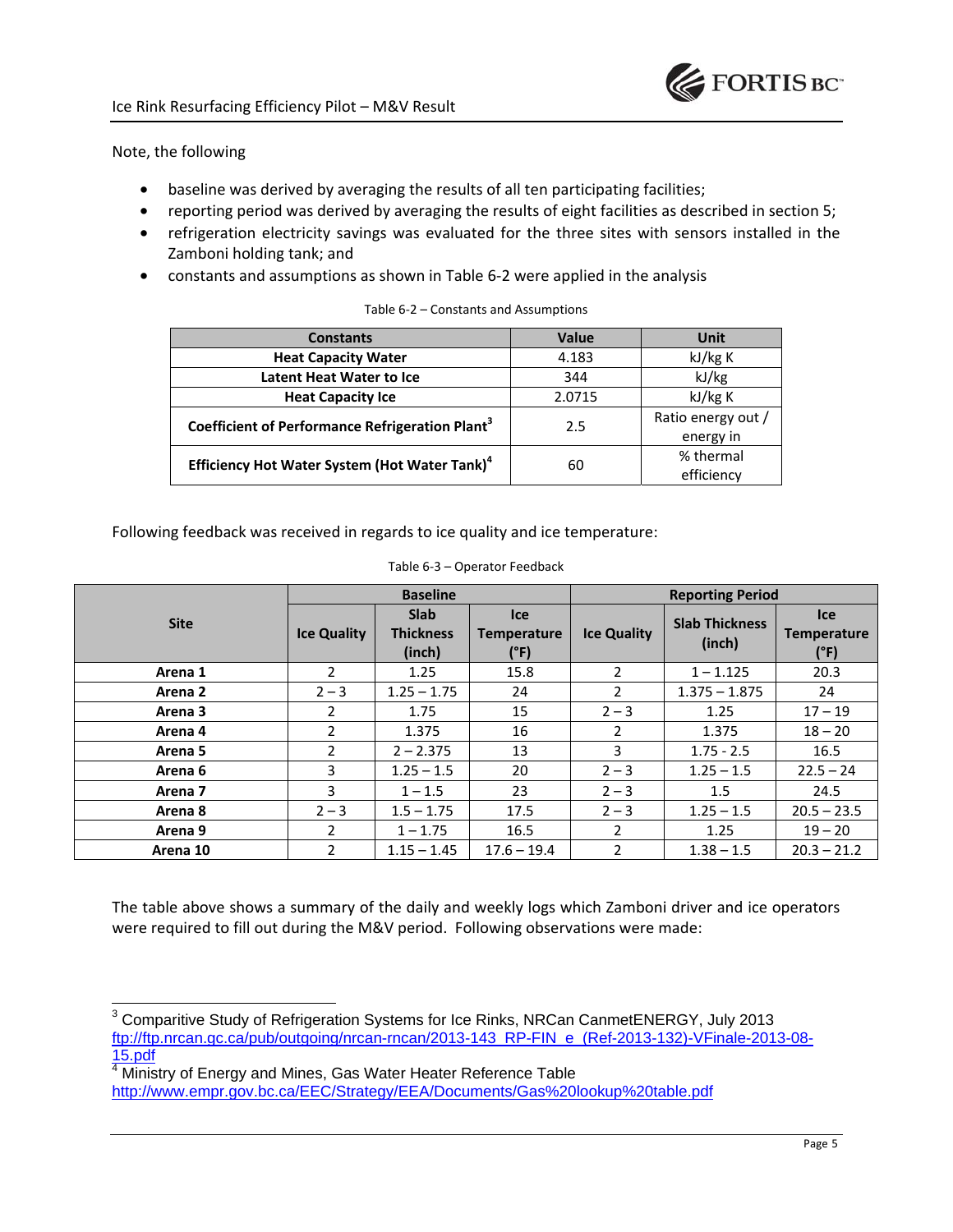

- Ice quality was evaluated to be acceptable (2) to excellent (3) in both cases (before and after the retrofit). None of the sites indicated a significant drop or increase in ice quality
- Generally the ice slab thickness was marginally reduced; and
- An increase in ice temperature was required at almost all sites.

Further savings, not verified through this M&V project, are realized by:

- raising the slab temperature as part of the commissioning process to allow for an appropriate rate of freezing. A raise of almost 3°F in slab temperature was reported as an average across all facilities:
	- o Sask Power suggests 2% 4% reduction in electricity usage on the refrigeration plant by raising the slab temperature by  $1^{\circ}$ F to  $2^{\circ}$ F<sup>5</sup>.
	- o Manitoba Hydro suggests that with each degree Fahrenheit that the slab temperature is raised the load on the ice plant is reduced by up to 2%<sup>6</sup>.
- reducing the slab thickness which results in reduced load on the refrigeration plant as less mass of ice needs to be kept at operating temperature. Both cited sources use the same graph to illustrate the savings potential $1/2$ ; and
- ice surface build up using low temperature water results in reduced loads on the refrigeration plant when the ice is generated at the beginning of the season.
- space heating required for arena due to the reduced cooling on the refrigeration plant.

## **7 Conclusion**

The measurement & verification (M&V) project demonstrated that natural gas and electricity savings were achieved by using the Vortex Technology. It allows the facilities to resurface their ice rinks with low temperature water instead of the conventional approach with high temperature water. Mixing of hot water with cold water was required in most cases to generate a blended water temperature of approximately 60 F which is significantly lower than the conventional average resurfacing water temperature of 130 F.

Nine out of ten sites were successful in implementing the change of operating parameters which are required when using Vortex treated water for resurfacing. Sites which experienced challenges during the switch over period and proactively worked with the manufacture to resolve these issues were all able to overcome their challenges. Appendix C summarizes the findings of the commissioning of the Vortex technology.

l <sup>5</sup> Sask Power, Municipal Ice Rink Program http://www.ceop.ca/rinks/ice-rink-bestpractices/refrigerationice-plant/refrigerationice-plantice-slab-temperature-optimization/

<sup>&</sup>lt;sup>6</sup> Manitoba Hydro: http://www.everything-ice.com/media/Resources/BOI-Publication.pdf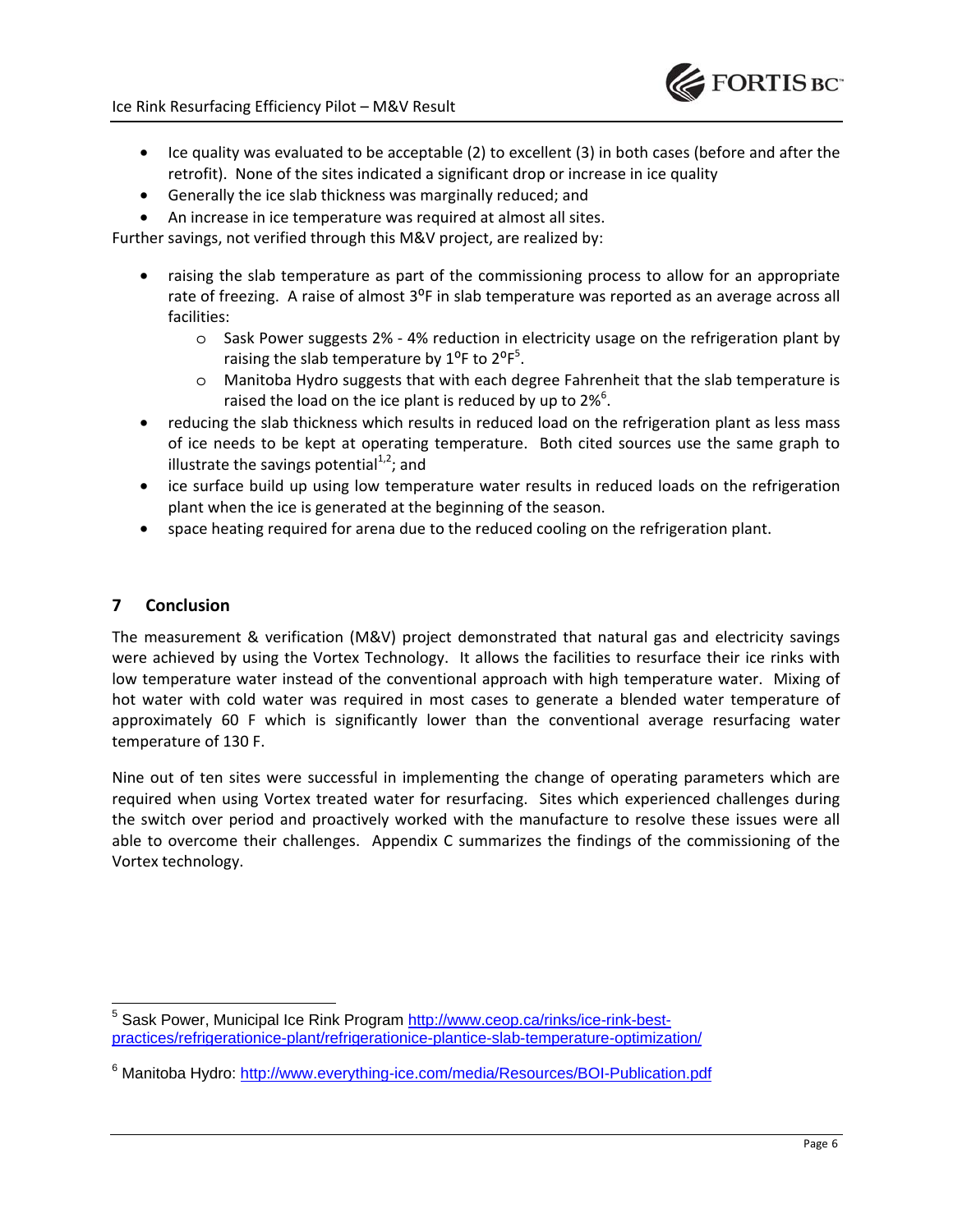

## **Appendix A – Original and Quantified TRC Calculation Input**

Comparison of TRC Calculation inputs between the original business case and the quantified results in this M&V pilot:

| Input                                   | <b>Original Business Case</b> | M&V      |
|-----------------------------------------|-------------------------------|----------|
| Energy Savings - Natural Gas (GJ/year)  | 380                           | 330      |
| Energy Savings - Electricity (kWh/year) | 24,680                        | 22,500   |
| Measure Life                            | 10                            | 10       |
| <b>Incremental Cost</b>                 |                               |          |
| Equipment (Vortex)                      | \$29,000                      | \$28,933 |
| Incentives (\$/unit)                    | \$29,000                      | N/A      |
| Participant Investment (\$/unit)        | \$0                           | N/A      |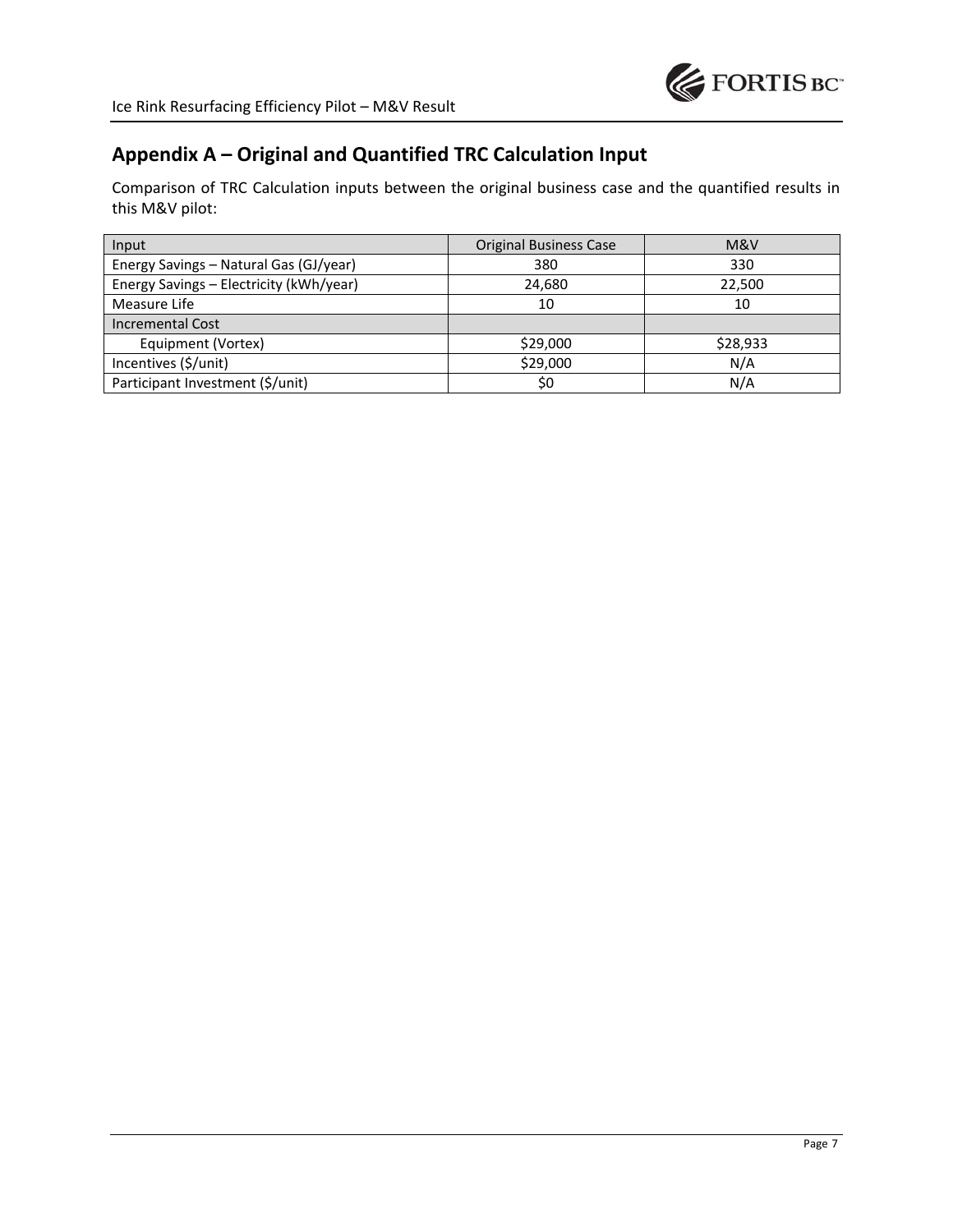

# **Appendix B – M&V Plan**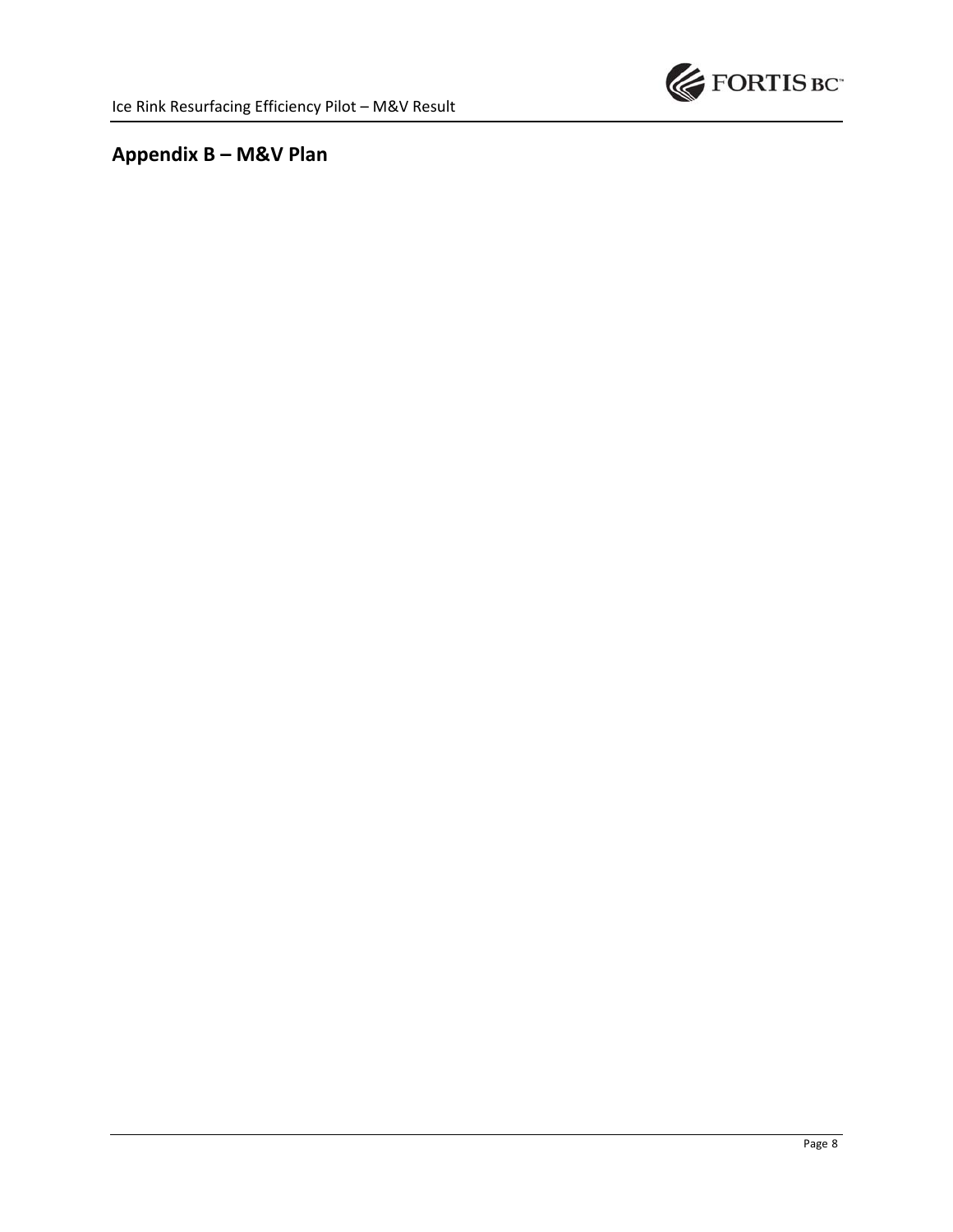

# **Measurement & Verification Plan For Ice Rink Resurfacing Efficiency Pilot**

**Prepared by:** Market Development-Technical Group Revision Date: 22 Aug 2013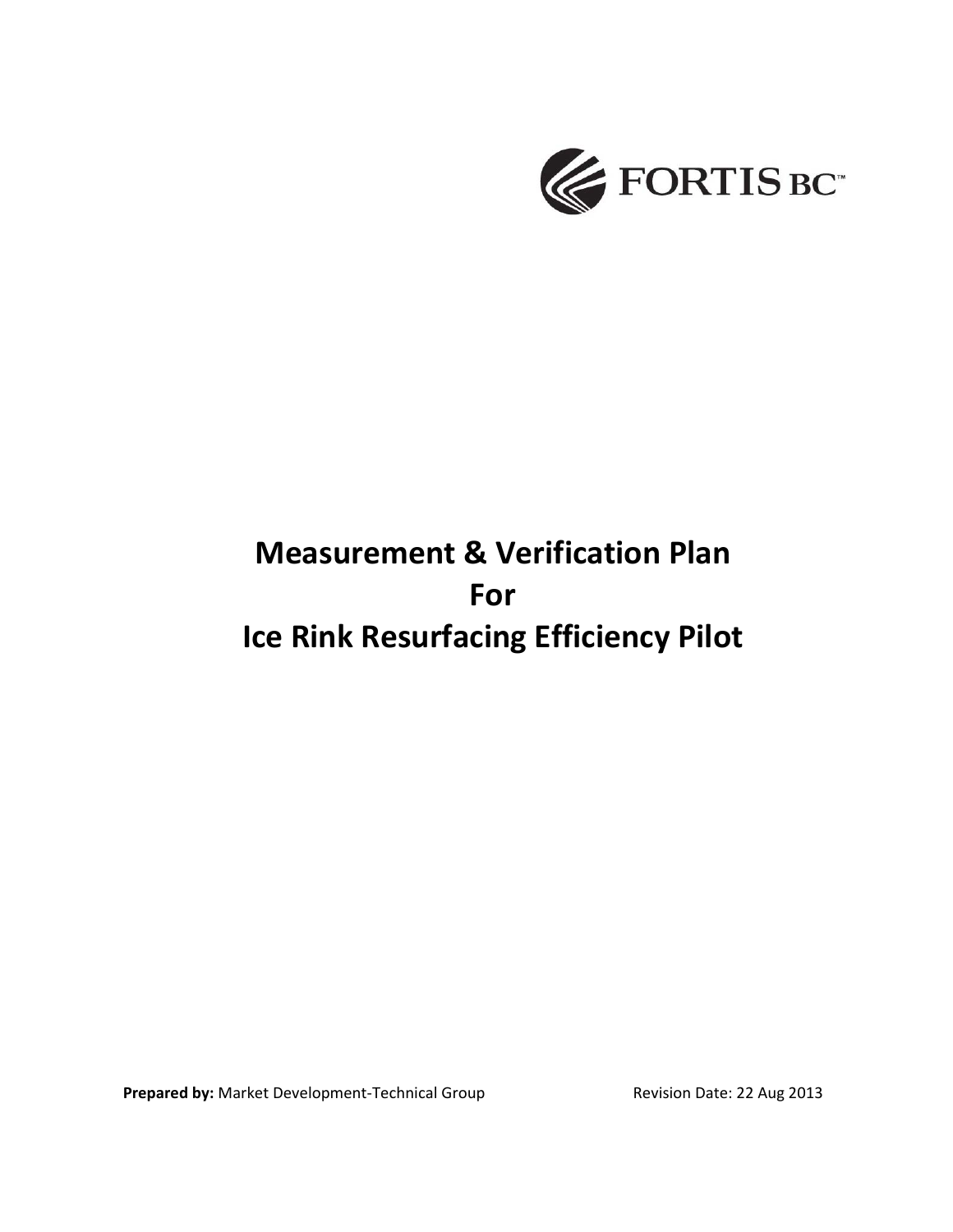

| 1 <sub>1</sub> |               |  |
|----------------|---------------|--|
| 2.             |               |  |
|                | 2.1           |  |
|                | $2.2^{\circ}$ |  |
|                | 2.3           |  |
|                | 2.4           |  |
|                | 2.5           |  |
|                | 2.6           |  |
|                | 2.7           |  |
|                | 2.8           |  |
|                | 2.9           |  |
|                | 2.10          |  |
|                |               |  |
|                |               |  |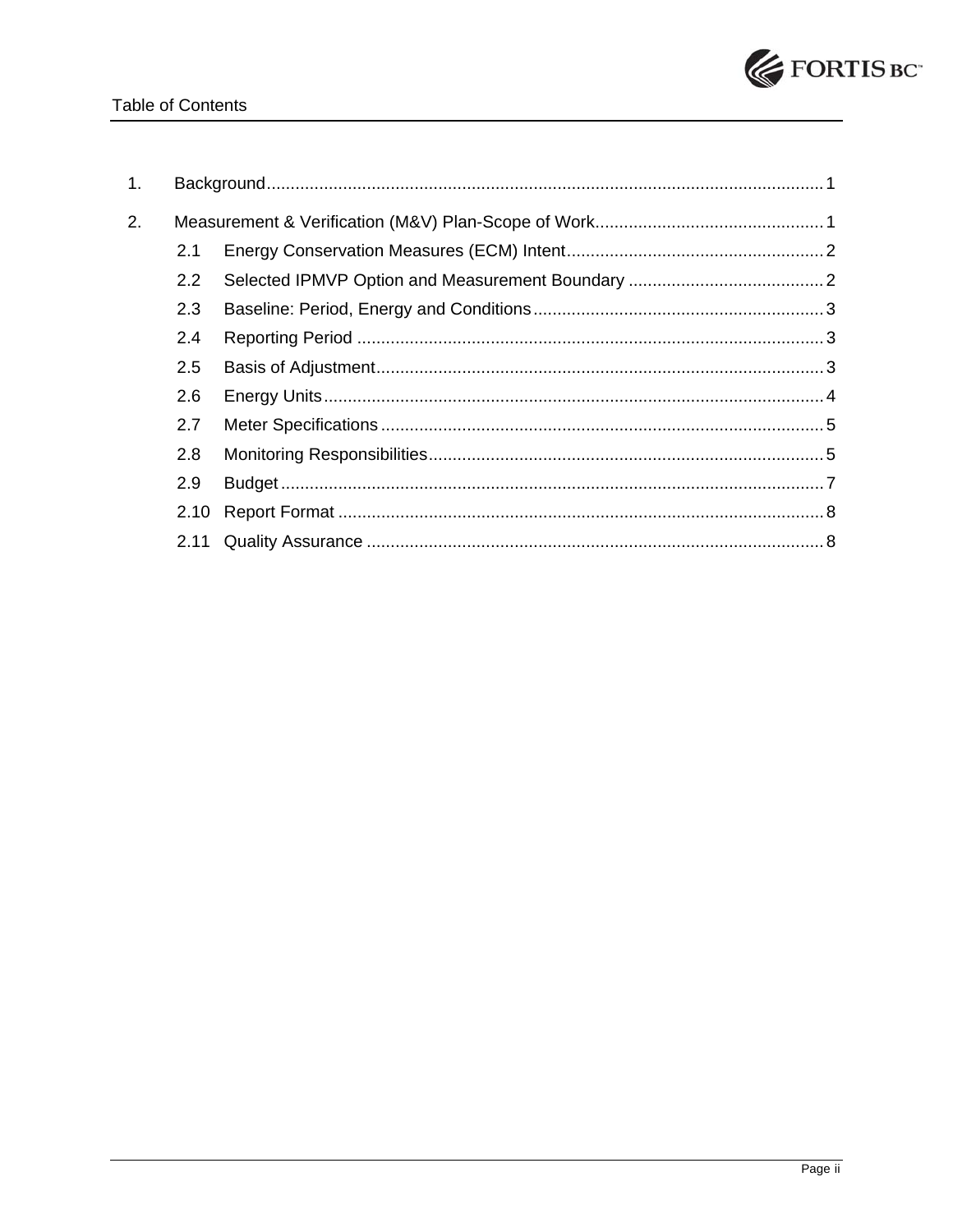

## **1. Background**

This project investigates the energy savings associated with Ice Rink Resurfacing methodologies and technologies in recreational facilities. Specifically we are looking at the energy benefits of adding a mechanical de-aerator to the Zamboni fill water system to allow colder water to be used for resurfacing without compromising quality of the ice surface.

Ice resurfacing is typically performed multiple times per day. Typically, ice resurfacing involves heating the water to approximately 140 deg-F in order to drive air or other dissolved gasses out of the water, i.e. to de-aerate the water such that it freezes faster and offers better ice characteristics than regular tap water. This de-aerated water is then used to resurface the ice with a Zamboni or other driven vehicle. This project investigates the feasibility of using a mechanical de-aerator to remove dissolved gasses without the need of using hot water. It is also claimed that a mechanical de-aerator is able to provide better ice crystal characteristics which improve the ice surface conditions.

The energy saving premise is twofold. First, the mechanical de-aerator will eliminate the energy (natural gas) needed to heat the water up to 140 deg-F. Secondly, it will eliminate the energy (electric) required for the refrigeration compressors and associated system to cool the heated water from 140 deg-F to 32 deg-F and eventually to ice.

In most facilities the ice is built at the beginning of season to about an inch or more of depth and is quite often made with cold water. While there are claimed to be some savings from the de-aerator manufacturers for the initial ice build, we will not be looking at that aspect in this experiment. The opportunity to build ice in most cases is just once a year so the opportunity for baseline and reporting period is limited and difficult to align with the program deadlines.

Ice resurfacing can be described as shaving and then flooding the ice surface to remove imperfections so that the ice returns to a smooth flat surface. As the Zamboni is driven across the ice, it shaves the ice using a blade to remove high spots and frozen imperfection, and floods the ice using a water feed at the back of the unit to fill cracks and gouges.

The typical arrangement in an ice rink is for hot water to be available near where the Zamboni or other brand of ice resurfacing machine enters the ice surface. Typically the Zamboni will fill anywhere up to 200 US gallons of hot water into an on-board reservoir some time before it enters the ice for resurfacing.

The mechanical de-aerator, if used, would be installed at the existing Zamboni water filling station on the wall between the water supply and the hose used to fill the Zamboni reservoir.

## **2. Measurement & Verification (M&V) Plan-Scope of Work**

The purpose of this pilot is to verify the thermal energy savings associated with avoiding the use of hot water for ice resurfacing and the refrigeration energy savings associated with the lowered temperature and volume of resurfacing water. If the energy savings are proven and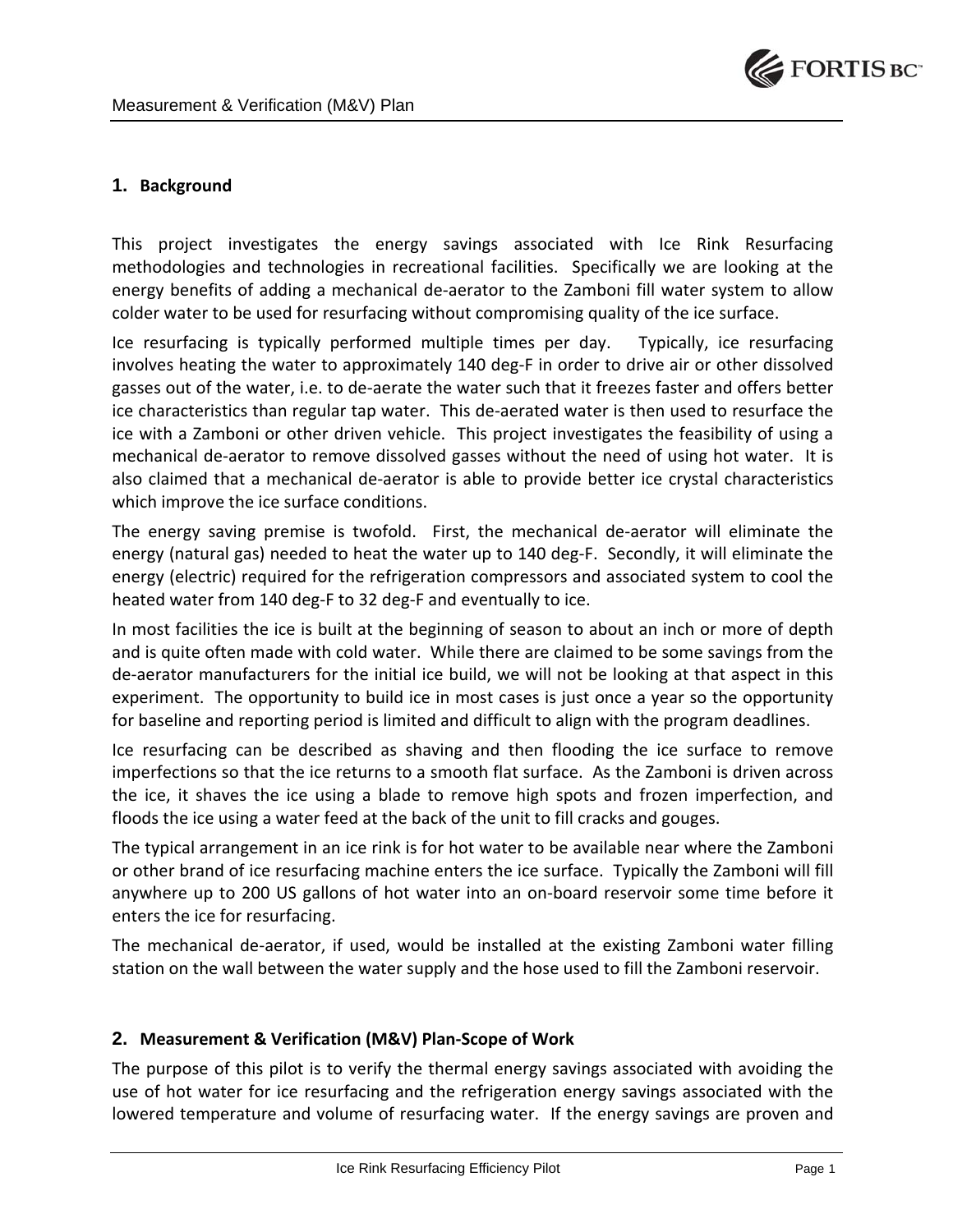

there are no other detrimental effects of the system, then the intent would be to encourage the integration of mechanical de-aerators in ice rinks throughout our service territory.

## **2.1 Energy Conservation Measures (ECM) Intent**

For thermal energy savings, our intent is to measure and record the volume of resurfacing water used and the temperature rise from incoming cold water temperature to leaving hot water temperature to ascertain the amount of energy used to heat the Zamboni water.

For refrigeration energy savings, our intent is to measure the temperature of the resurfacing water at the time of resurfacing. The hot water flow data from the thermal energy measurements along with the Zamboni resurfacing water temperature will allow us to determine the amount of heat that is added to the ice surface. This can then be used to estimate the amount of electricity (i.e. the amount consumed by the compressors) necessary to remove that heat from the ice surface. For instance, if 50 kilowatt-hour (kWh) of hot water is applied to the ice and the existing refrigeration Coefficient of Performance (COP) is 2.5, then 20 kWh (i.e. 50/2.5) of electrical energy usage could have been avoided by the refrigeration system.

Note that measurements on the refrigeration energy will only be performed at three participant sites within the FortisBC Shared Service Territory (SST). The refrigeration energy savings for participant sites outside of the SST area will be calculated separately.

## **2.2 Selected IPMVP Option and Measurement Boundary**

IPMVP Option A Retrofit Isolation: Key Parameter Measurement will be used. There are two key parameters to be measured: Thermal energy (natural gas) avoided to heat the hot water and refrigeration energy (electric) avoided to remove the heat from the ice surface.

For the thermal energy savings, we will measure the water volume for each resurfacing event and the difference in temperature between the water entering the water heater and the water leaving the water heater. The measurement boundary will be the hot water heater and water pipe or hose used to refill the Zamboni water reservoir.

For the refrigeration energy savings, we will measure the water volume for each resurfacing event and the temperature of the Zamboni water reservoir as it is driven across the ice surface during resurfacing. The measurement boundary will be the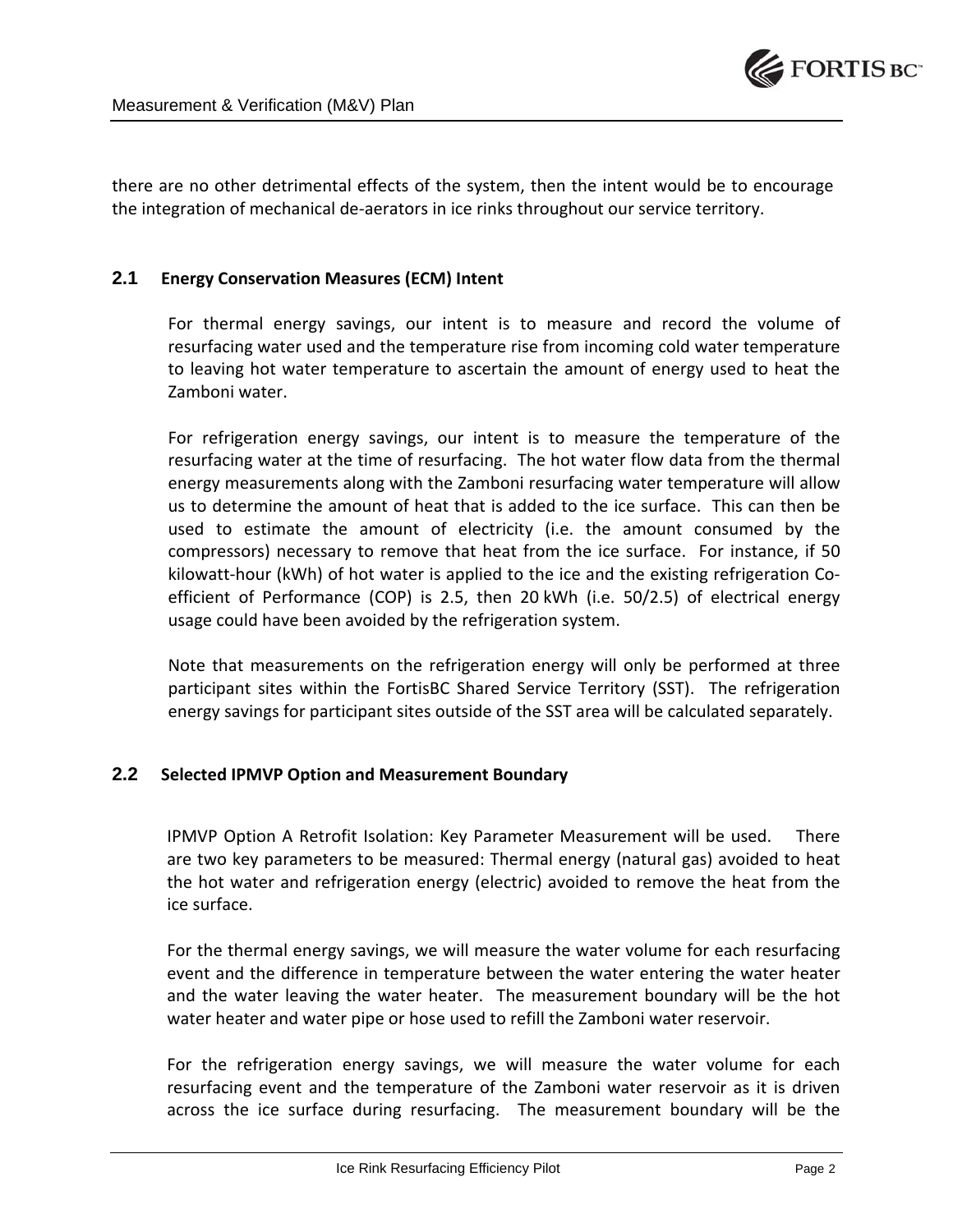

Zamboni water reservoir.

## **2.3 Baseline: Period, Energy and Conditions**

The baseline period will be three (3) weeks of monitoring the existing resurfacing system, follow by the installation of the mechanical de-aerator, three (3) weeks of adjustment period to fine tune the variables that will need to be manipulated, and finally a three (3) weeks monitoring period of the new mechanical de-aerator resurfacing system. The typical ice rink season opportunity for monitoring is usually from September to April with some facilities operating for more months' right up to some facilities that provide ice surfaces year round.

## **2.4 Reporting Period**

The reporting period will include baseline, adjustment, and new measure and should persist for a minimum of nine (9) weeks.

## **2.5 Basis of Adjustment**

The difference between ground water temperature and temperature at the inlet to the hot water tank will vary from one facility to another depending on the design and distance between the water heater and the inlet of the city water. As long as we capture the actual energy expended by looking at the water temperature as it enters and leaves the water heater, we will accurately capture the energy usage although it will vary from one facility to another. It will be important in the reporting phase to identify this anomaly.

Some facilities utilize heat recovery from the refrigeration plant to augment other mechanical systems in the facility. In such case, we will be measuring the water temperature prior to entering the heat recovery section instead of prior to entering the water heater. This will ensure the total temperature rise necessary for the water is captured and the overall thermal energy required for ice resurfacing can be determined. Note that a second data-logger might be required depending on the location of the water pipe entering the recovery section.

If the existing water heater is supplying hot water to more than the one usage point then we will need to track the amount of water entering the water heater and the amount of water entering the Zamboni filling station for the baseline. Furthermore, we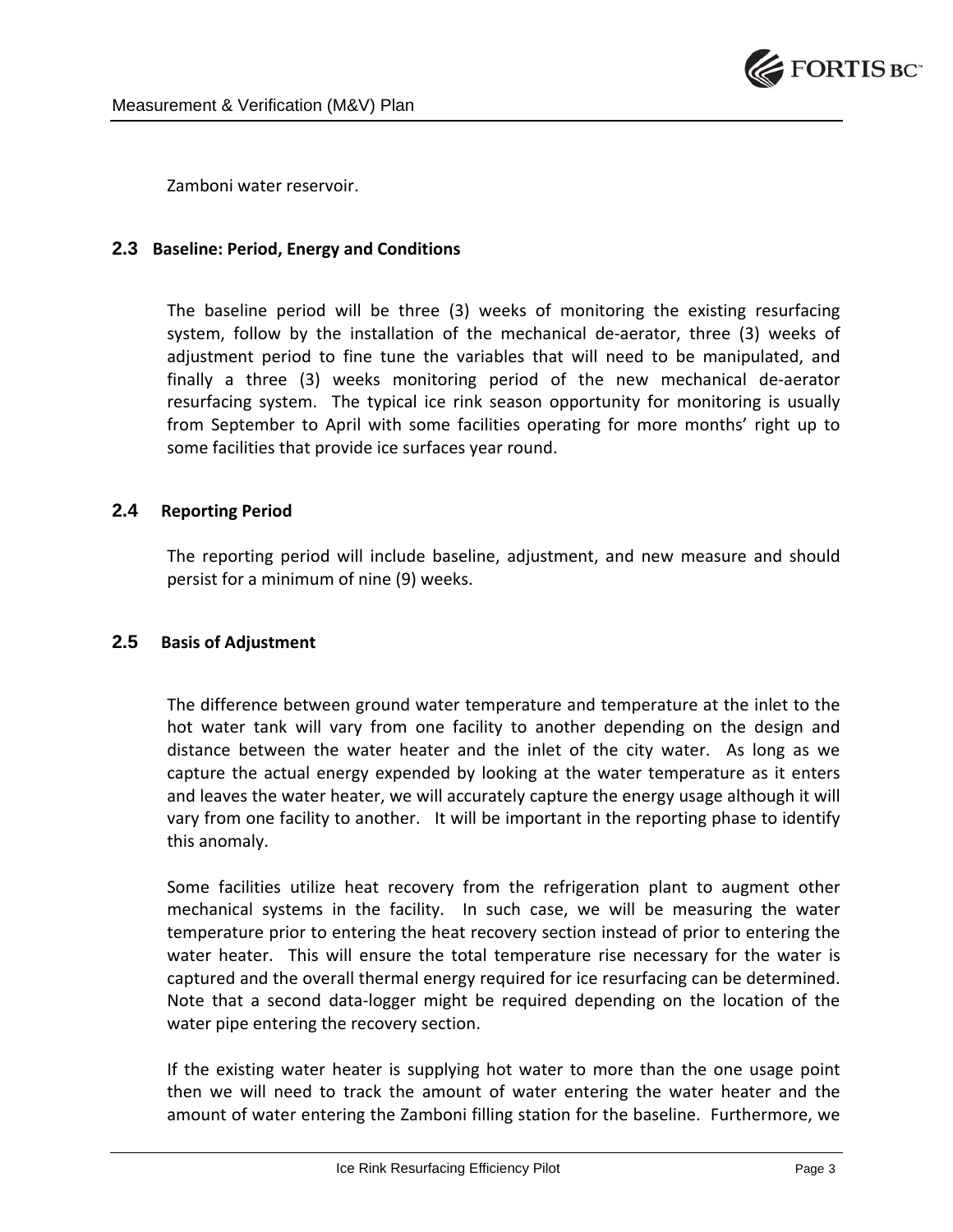

will need to capture the new cold water flow to the Zamboni filling station during the monitoring period.

To estimate the potential avoided natural gas energy from the measured thermal energy, an assumed efficiency of the water heater will be used.

To calculate the refrigeration energy savings, we will need the hot water temperature inside the Zamboni and the amount of hot water used during the ice resurfacing. This is because during each ice resurfacing, it is not necessarily that all hot water in the Zamboni reservoir will be used, thus it will be inaccurate to use only the capacity of the Zamboni reservoir will not be sufficient. As such, we will use the hot water flow data, measured at the water pipe or hose used to refill the Zamboni, to determine how much hot water is used to refill the Zamboni. This should be equivalent to how much hot water is actually used during the last ice resurfacing. We will also use a combination of water level / temperature logger to monitor the temperature and the water level inside the Zamboni reservoir. If the data recorded by the combination water level / temperature logger shows a drop in water level, it indicates ice resurfacing is occurring, thus the water temperature at that time in the Zamboni and the amount of water recorded during the next refill are taken for refrigeration energy saving calculations.

To estimate the potential avoided electrical energy from the measured refrigeration energy, an assumed COP of the refrigeration system will be used.

The average amount of energy used during the baseline period to freeze the resurfacing water will be compared to the average amount of energy required to freeze the resurfacing water using the mechanical de-aerator (cold water) during the post-retrofit period.

## **2.6 Energy Units**

All reporting will be in energy units of mega joule (MJ) with kilo Watt hours (kWh) shown in parenthesis. For example: 108 MJ (30 kWh). 1MJ = 0.277777778 kWh,  $1$  kWh =  $3.6$  MJ

Savings will also be quantified by energy per volume of water per temperature unit, MJ/liter/C degree with BTU/US Gallon/F degree in parenthesis.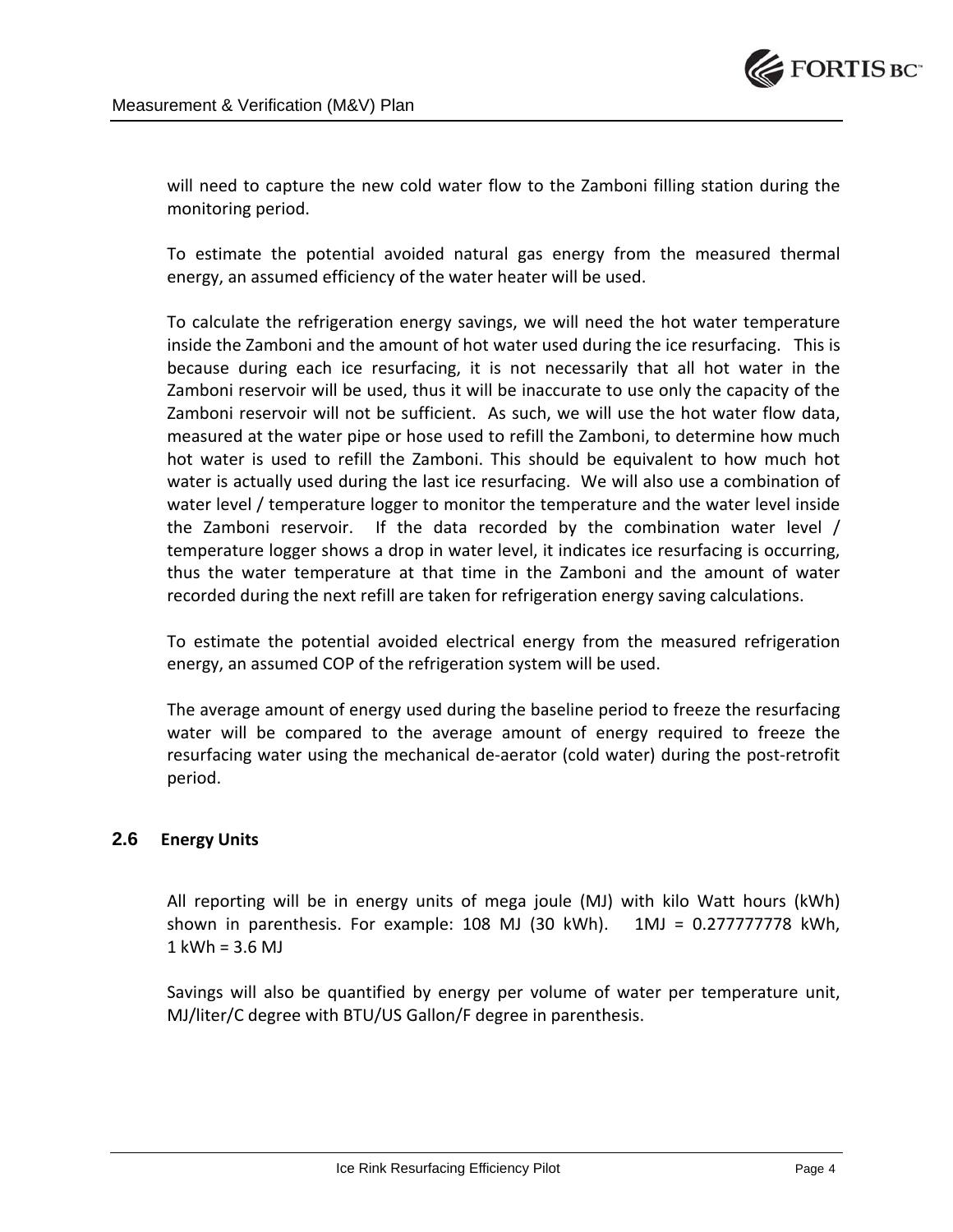

## **2.7 Meter Specifications**

For the thermal energy: Hobo data loggers with Hobo temperature sensors and an Omega flow sensor will be used for water temperature and flow. The sampling rate will be set at 5 minutes in order to have sufficient resolution for each ice resurfacing, typically takes about 10 to 15 min each. In some facilities depending on system configuration (e.g. distance between DHW heater and the refilling station is large and/or the use of heat recovery), we may need additional Hobo data loggers (i.e. two additional if both scenarios exist) with flow and/or temperature sensors to ensure the total temperature rise is captured

Output of the flow meter and temperature sensors will be collected by data logger. Data will be retrieved from the data logger at appropriate intervals and collected in a secure and backed up location.

For the refrigeration energy: the flow data from the gas energy measurement will be used along with a Madgetech Level1000 data logger with temperature and water level sensor that will be placed at the bottom of the resurface machine water reservoir tank. The data logger has a temperature range of -40F to 176F (+/- 1F) and a level range of 0 to 30ft (+/- 2.5") with data storage for 16,383 samples each. For consistency with the gas energy data loggers, the sample rate will be set of 5 minutes. This recording interval should be frequent enough to capture the change in tank level and temperature when the Zamboni tank is refilled and resurfacing occurs.

For both thermal and refrigeration energy measurements, one download will be performed after the baseline period (after the first three weeks), and one download will be performed after the monitoring period (after the ninth week). This will ensure no data will be deleted by the data-logger if the storage memory is full.

## **2.8 Monitoring Responsibilities**

## **FortisBC Gas:**

Thermal energy (natural gas) monitoring equipment and data loggers will be ordered, coordinated, packaged, and tested for readiness, and eventually removed and inventoried by the FortisBC Gas Technical Solutions Group ("hereafter FortisBC Gas"). For participants in the shared service territory, FortisBC Gas will coordinate with FortisBC Electric PowerSense Group ("hereafter FBC Electric") to select and train the appropriate contractor(s) for installing and removing both the gas and electrical monitoring equipment. For participants outside of the shared service territory, FortisBC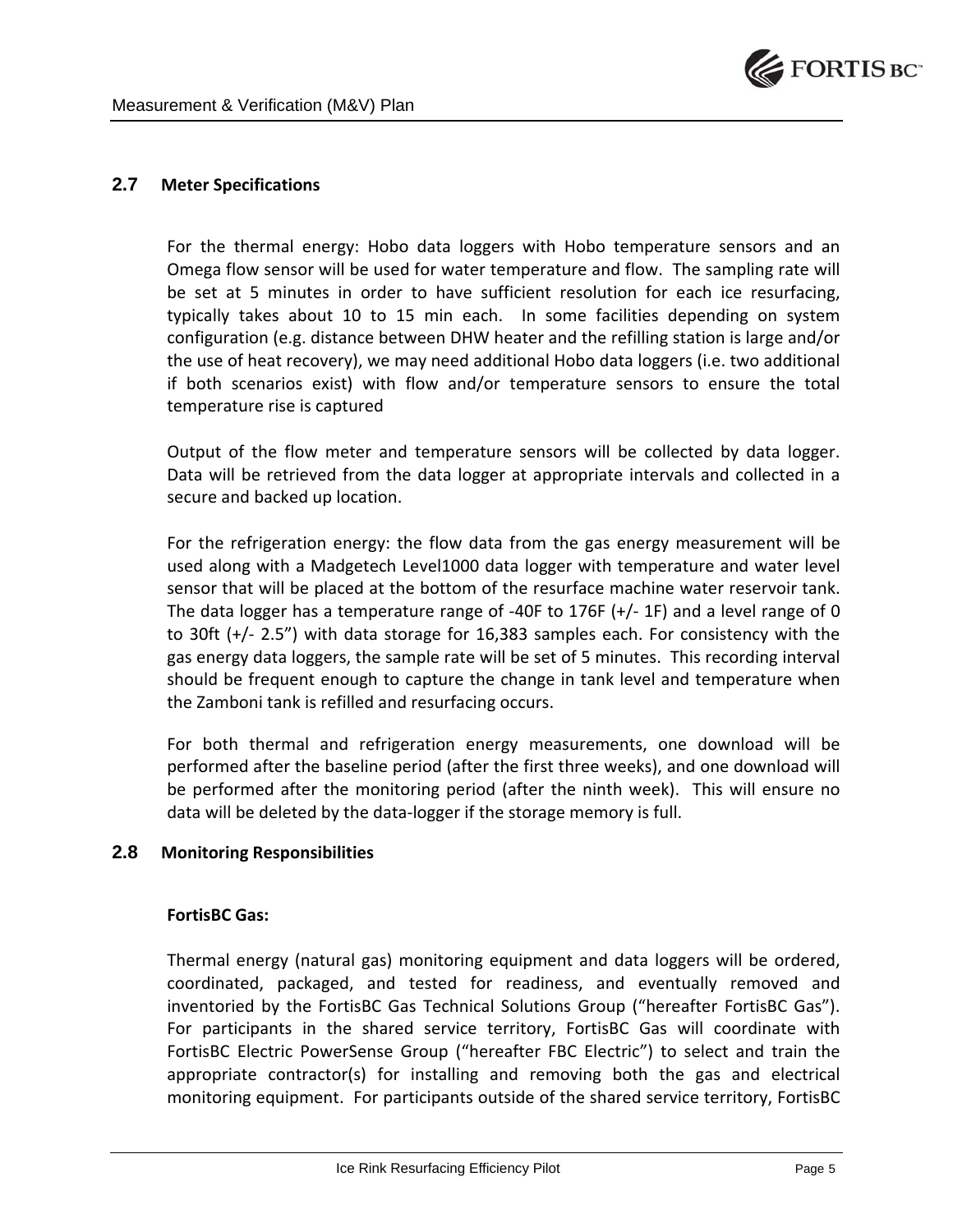

Gas will select and train the appropriate contractor(s) for installing and removing the gas monitoring equipment only.

For participants inside the shared service territory, FortisBC Electric will download the raw data from the natural gas data-logger and email to FortisBC Gas. For participants outside of the shared service territory, this will be completed by the selected contractor(s). FortisBC Gas will ensure both FortisBC Electric and the selected contractor(s) understands the procedure of downloading raw data.

FortisBC Gas will also aggregate, compile, and manipulate both the gas and electric data in order to align the two sets of data with comparable timestamps. The two sets of data must have comparable timestamps so that the energy (gas & electricity) savings can be analyzed. FortisBC Gas will provide the aggregated data to FortisBC Electric for all electricity analysis.

FortisBC Gas is responsible to analyze and report on the gas savings for all participants. For participants outside of the shared service territory, FortisBC Gas will determine the electricity savings using engineering calculations and assumptions.

## **FortisBC Electric (applies to participants within the shared service territory only):**

Refrigeration energy (electrical) monitoring equipment and data logging equipment will be specified, ordered, coordinated and tested for readiness, and eventually removed and inventoried by the FortisBC Electric. FortisBC Electric will coordinate with FortisBC Gas to select and train the appropriate contractor for installing and removing both the gas and electrical monitoring equipment.

FortisBC Electric will download the raw data from both the gas and electrical monitoring equipment. FortisBC Electric will forward all raw data (gas and electric) to FortisBC Gas. FortisBC Gas will provide training to FortisBC Electric on downloading the raw data from the gas monitoring equipment.

FortisBC Electric to coordinate with FortisBC Gas for the monitoring equipment specifications, data intervals, and data format, method of data collection, collection period, and engineering formulas to be used for analysis such that the two sets of data are inline and comparable. FortisBC Electric is responsible to deliver the measurement data for electricity to FortisBC Gas in a manner and format that is acceptable to FortisBC Gas, e.g. the two sets of data are able to be aggregated and manipulated with comparable timestamps so that the energy (gas & electricity) savings can be analyzed. FortisBC Electric will report on electric savings only.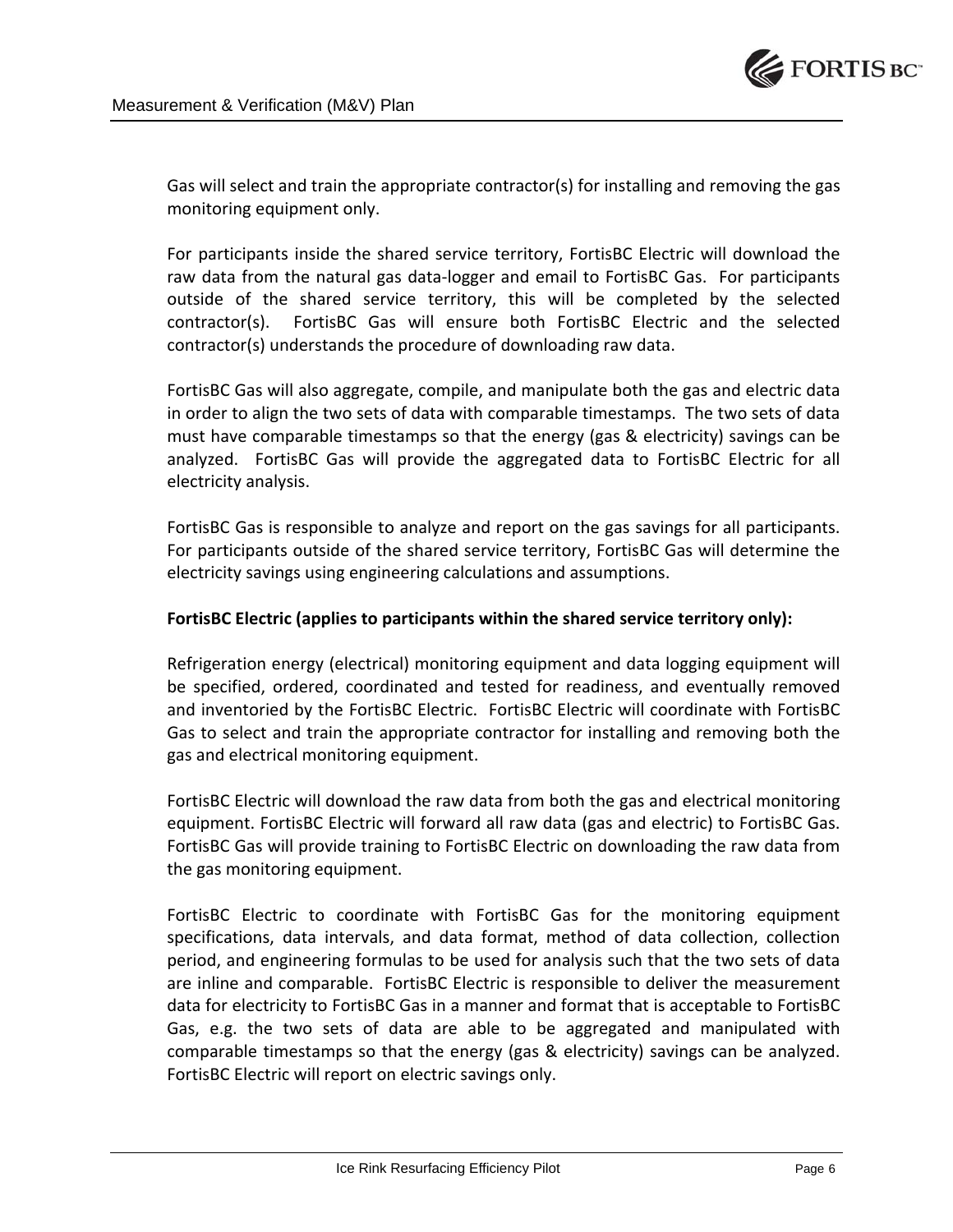

## **2.9 Budget**

## **FortisBC Gas:**

Costs for one data logger site:

- Budget \$500/site for configuring and testing existing data logger/temperature sensors with new flow meter
- Budget \$200 for data retrieval shuttle
- Budget \$200/site for site visits to identify monitoring equipment locations etc.
- Budget \$1500/site for installation of the monitoring equipment
- Budget \$200/site for commissioning, and trouble shooting
- Budget \$500/site for removal of the monitoring equipment
- Budget \$300/site for contingencies
- *Total budget \$3400/site*

For additional equipment requirements, additional costs to above:

- For  $2^{nd}$  data logger Budget an additional \$500 equipment, \$1000 installation & commissioning, \$300 removal
- *Total additional budget up to \$1800/site*

Budgets do not include costs for file manipulation, data analysis, and reporting.

We will be re-purposing some measurement equipment that was available after completion of 0.80 water heater pilot. This re-purposed equipment includes: Hobo data logger and case, temperature sensors, and a power supply all wired up, commissioned and mounted to a board. The value of this is approximately \$2500 for equipment and \$500 for connections, mounting and commissioning, for a total value of \$3000

## **FortisBC Electric (Three Sites in the FortisBC Electric Service Area):**

Costs for one data logger site:

- Budget \$800/site for new data loggers
- Budget \$800/site for installation of the monitoring equipment
- Budget \$200/site for commissioning and trouble shooting of communication and operational parameters throughout the baseline and reporting periods
- Budget \$500/site for removal of the monitoring equipment
- Budget \$300/site for contingencies
- *Total budget \$2,600/site*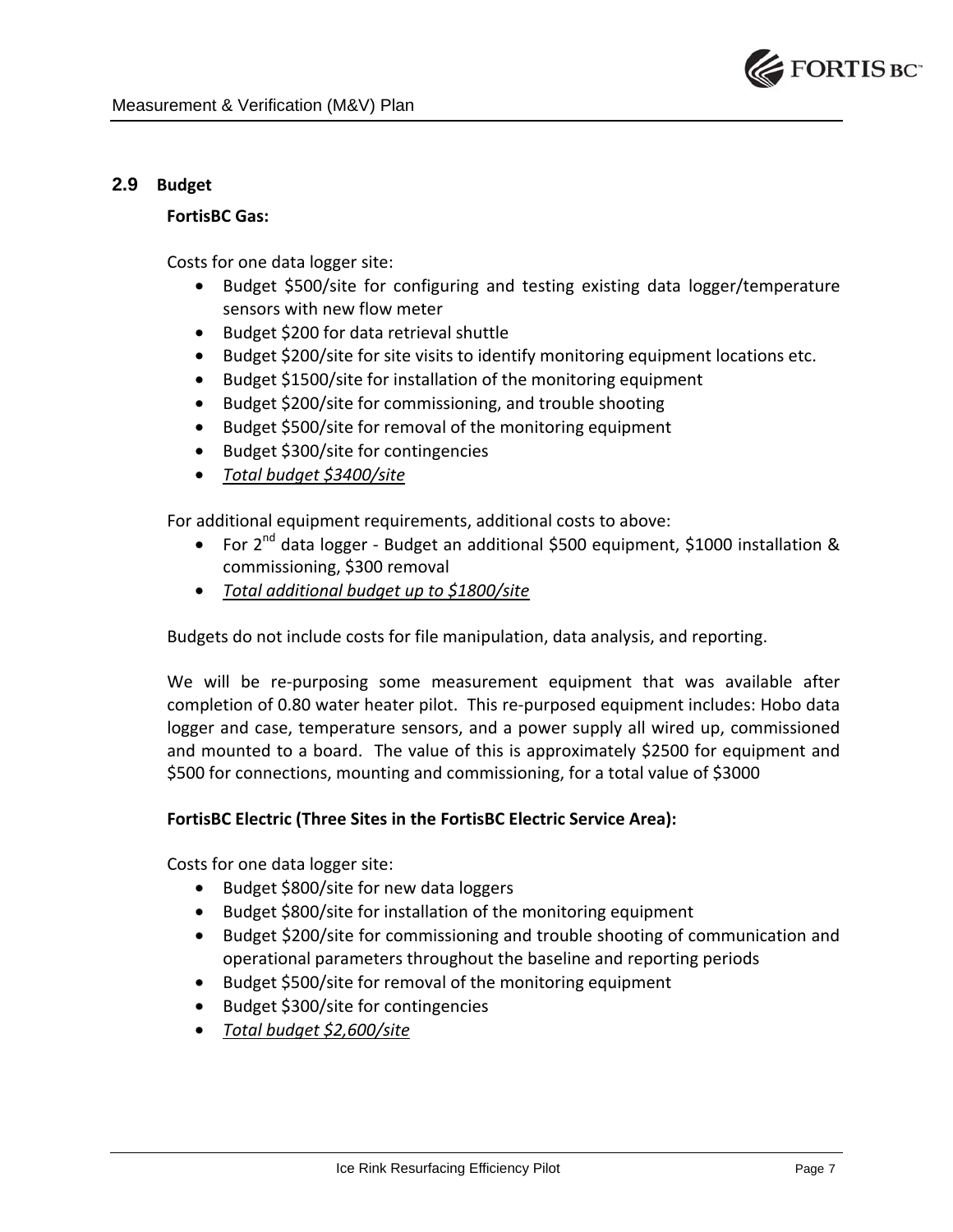

## **2.10 Report Format**

The M&V Reports should be prepared and presented as defined in the M&V Plan. Complete M&V reports should include at least:

- Observed data of the reporting period: the measurement period start and end points in time, the energy data, and the values of the independent variables.
- Description and justification for any corrections made to observed data.
- Energy units in mega joules (MJ) with kilo Watt hours (kWh) in parenthesis.
- All details of any baseline non-routine adjustment performed. Details should include an explanation of the change in conditions since the baseline period; all observed facts and assumptions, and the engineering calculations leading to the adjustment.
- Computed savings in energy and monetary units.
- A final report upon completion of the evaluation period illustrating overall findings, observations, assumptions, variances and results should include a detailed explanation. This report will be submitted to the BC Utilities Commission as supporting evidence of the evaluation and as such should respect the privacy of the participants by aggregating the results.

M&V reports should be written to their reader's levels of understanding.

## **2.11 Quality Assurance**

Specify quality-assurance procedures that will be used for savings reports and any interim steps in preparing the reports.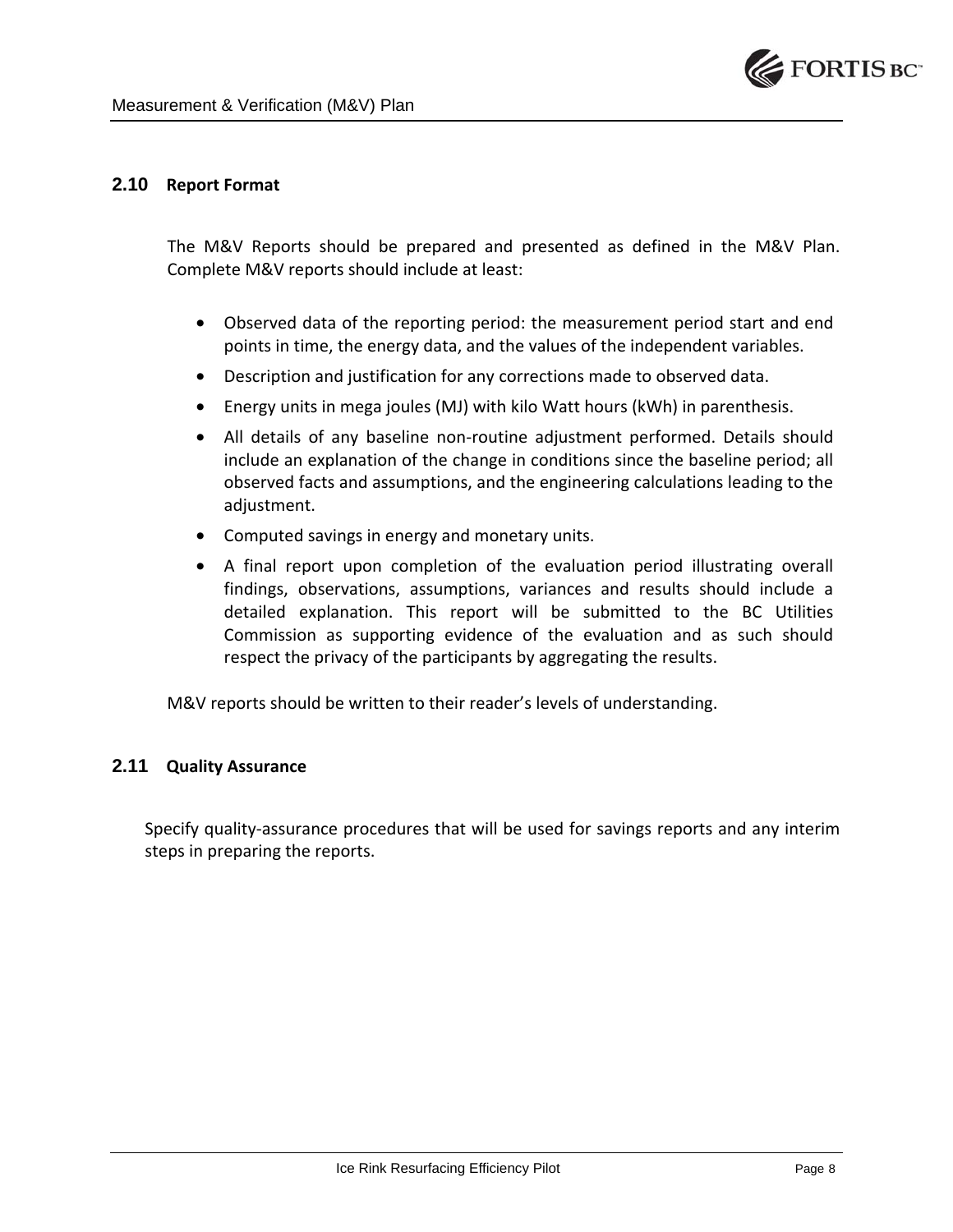

# **Appendix C – Observation Report**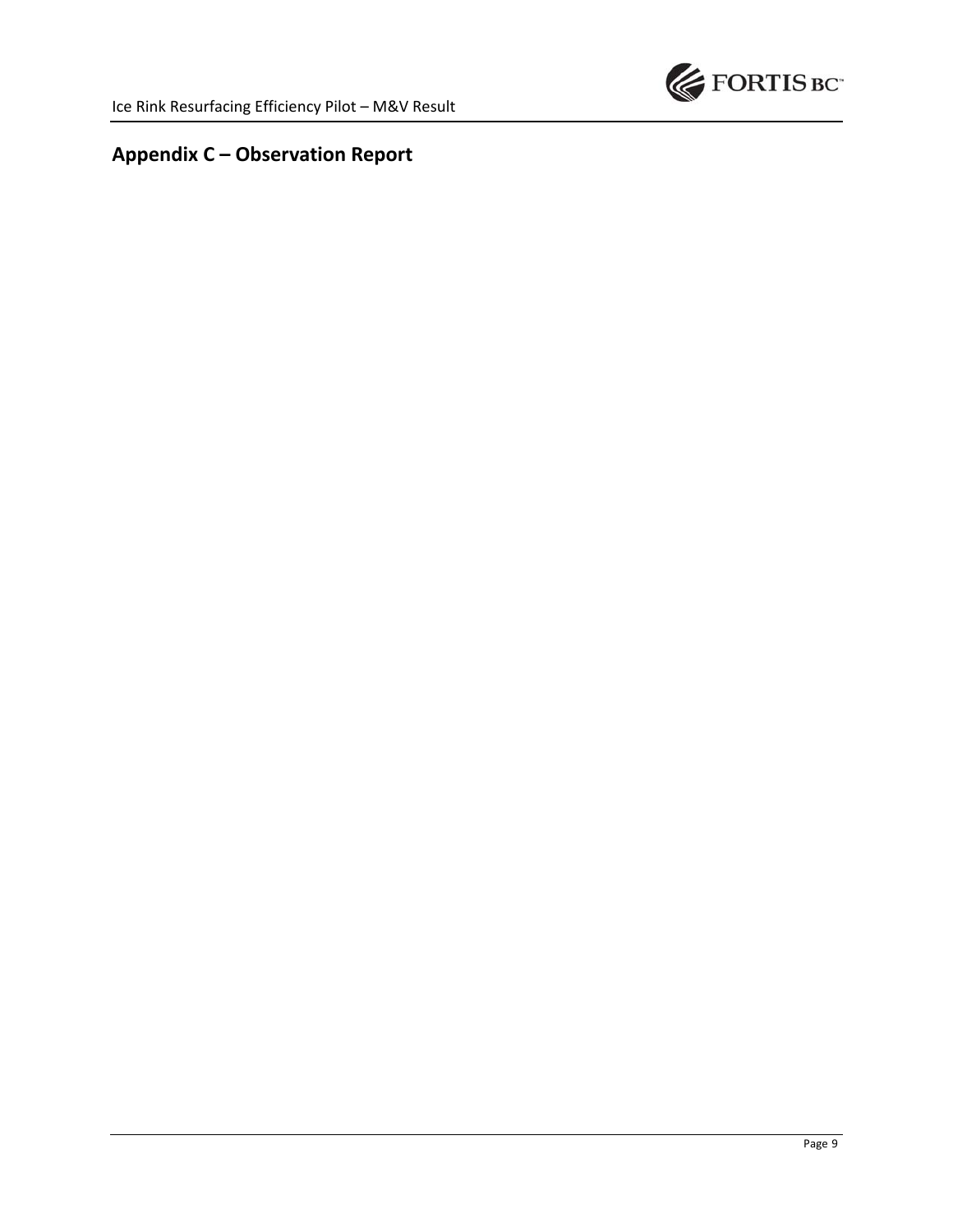Sustainability **Beyond Boundaries** 





# **FORTISBC IRRE PILOT METERING PROJECT**

# **Measurement Period Observation Report**

21st March 2014

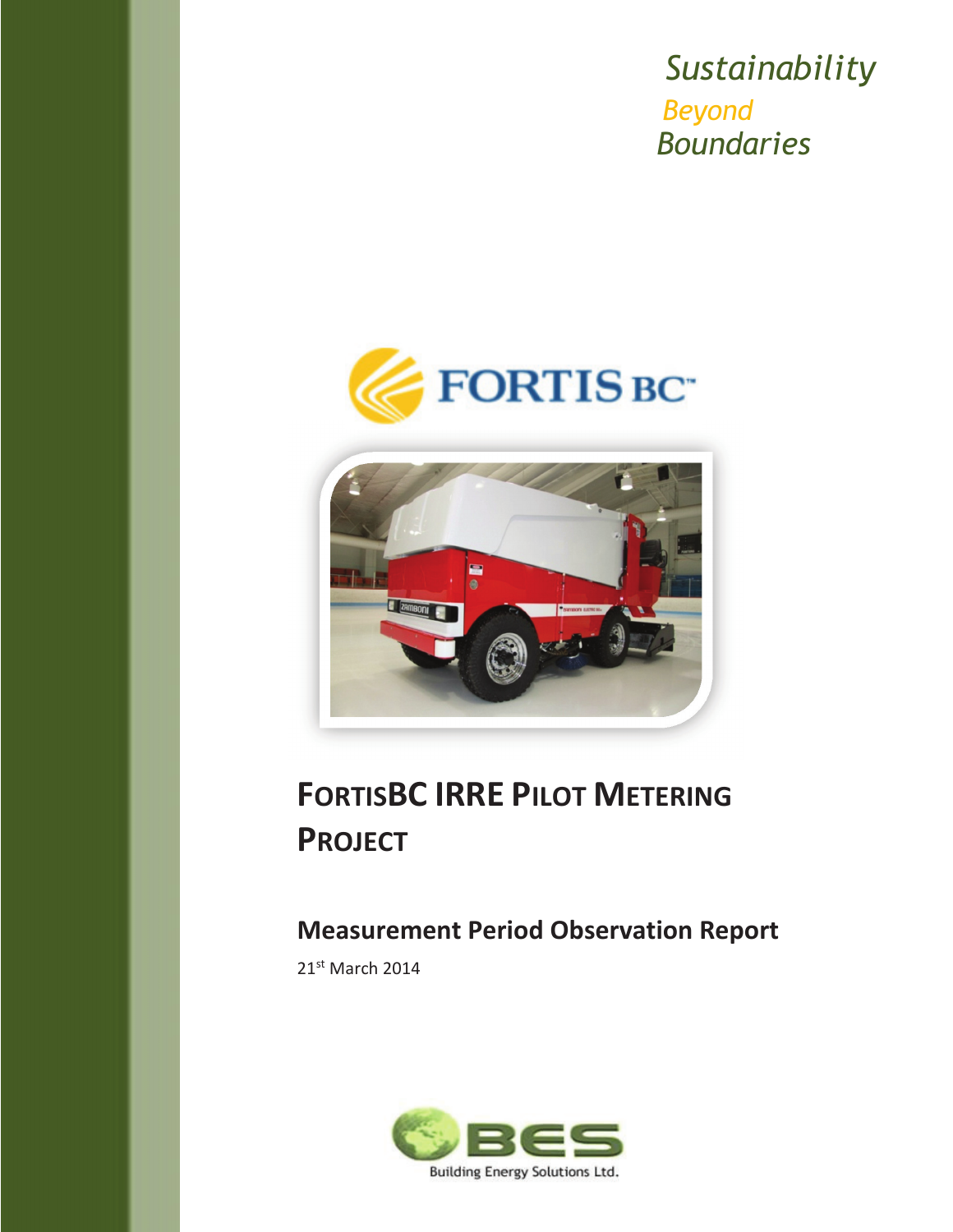## **TABLE OF CONTENTS**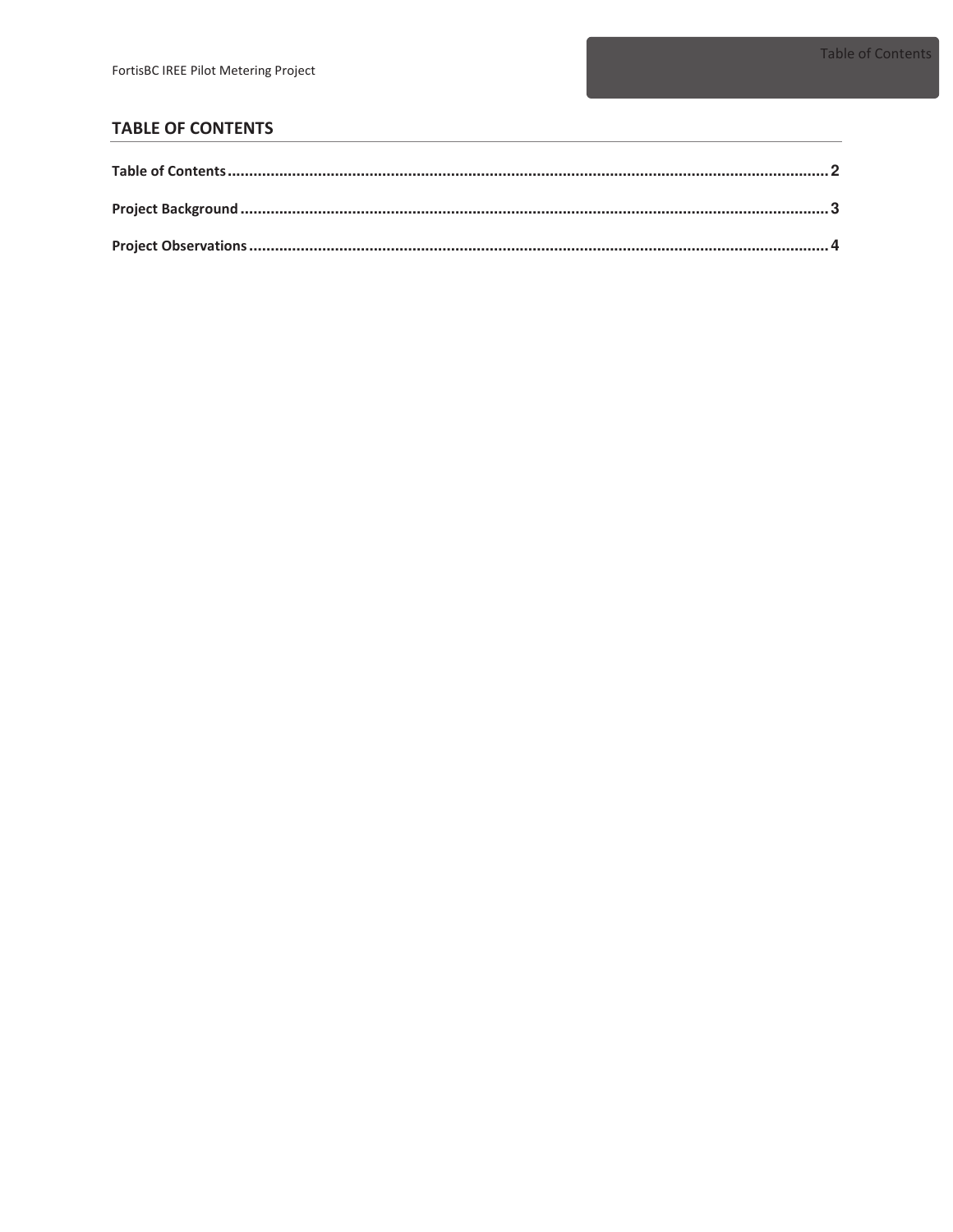## **PROJECT BACKGROUND**

#### **PROJECT BACKGROUND**

BES - Building Energy Solutions Ltd was engaged by FortisBC Energy Inc. ("FortisBC") to install, commission, recommission, and remove monitoring equipment for the Ice Rink Resurfacing Efficiency (IRRE) Pilot. This pilot program sought to validate savings claims, assess customer acceptance behavior, and identify any technical issues associated with the installation and operation of vortex mechanical de-aerator products in British Columbia (BC) ice arenas.

Vortex mechanical de-aerators can be inserted as an add-on to an ice arena's resurfacing flood water system. Vortex products utilize the existing kinetic energy of the pressurized water flow along with proprietary design features to mechanically de-aerate the flood water, reducing the requirement for heating this water in order to de-aerate it.

The pilot had three main objectives:

- $\triangleright$  Engagement of ice arenas which were considering efficiency upgrades to their existing ice resurfacing equipment and enrolling them into a pilot during which FortisBC will financially incent them to install a vortex product.
- $\triangleright$  Monitoring the operation and energy performance of the participants' existing ice resurfacing equipment during a period of time ("Baseline Period") in order to establish a benchmark.
- $\triangleright$  Monitoring the operation and energy performance of participants' ice resurfacing equipment during a set period of time ("Test Period") after the installation of the vortex product and comparing the data gathered with the benchmark established during the Baseline Period.

This report has been produced upon completion of the "Monitoring Period" and is intended to provide FortisBC with customer feedback and observations for of the Vortex Equipment.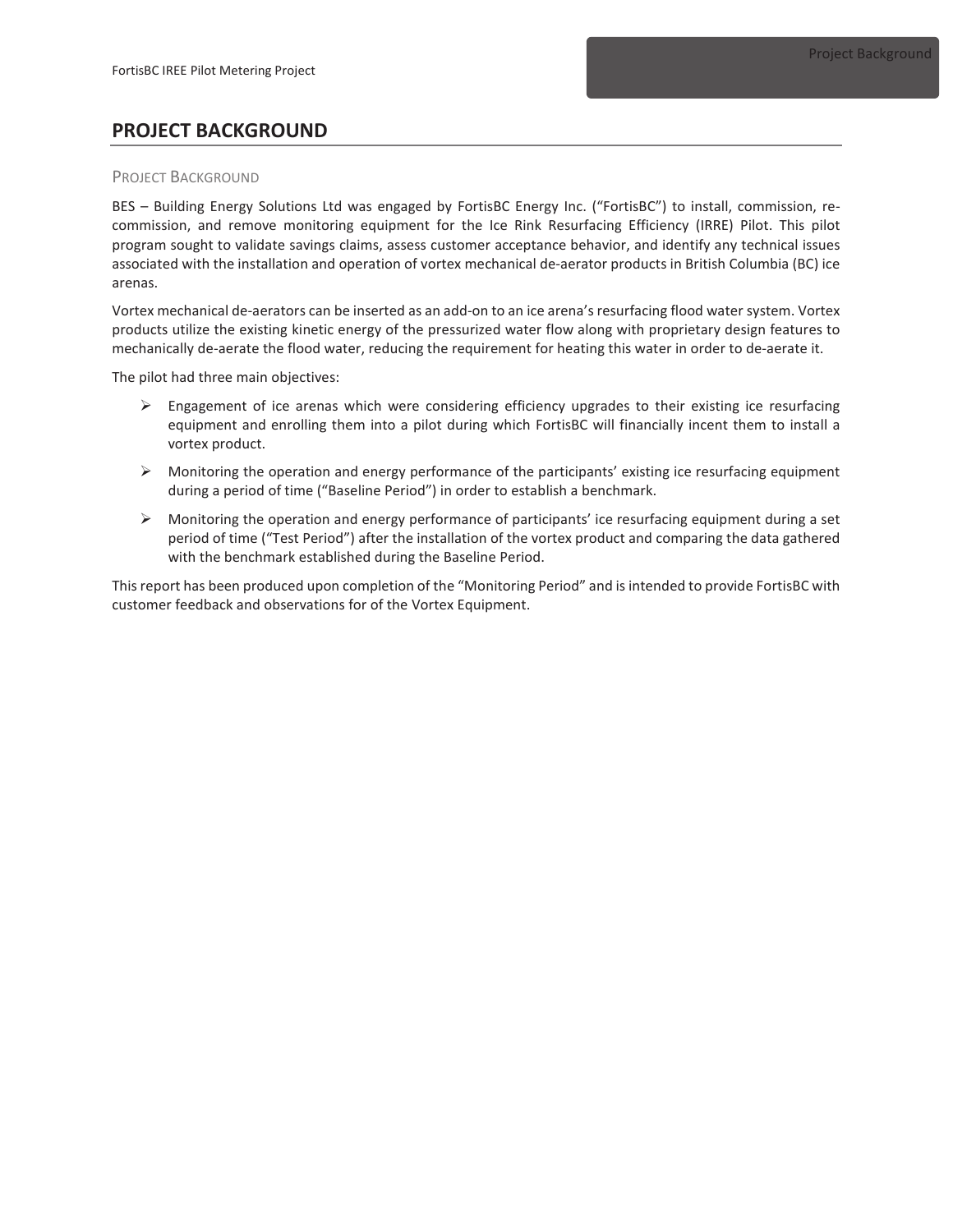## PROJECT OBSERVATIONS

#### **GENERAL OBSERVATIONS**

BES - Building Energy Solutions Ltd noted the following General Observations appertaining to all of the selected arenas:

- > Ice Making has a long tradition of using hot water (>120<sup>0</sup>F) to clean and re-surface the ice. The Vortex De-Aerator comprises of a mechanical system that allows blended water to be used (55<sup>o</sup>F). This goes against everything the arena operators have been taught, and therefore requires an amount of re-education and open mindedness.
- $\triangleright$  A typical Arena also has several Zamboni operators and it became evident that some embraced the technology quicker than other.
- The Vortex has factory supplied plastic unions. These were a cause for concern at all arenas as they were pre-fixed by the manufacturer and 90% of them leak. Due to warranty concerns, most arena's chose not to tighten the unions and the one that did actually broke the fittings. It was replaced with a brass fitting and no more leaks were found. This is something the manufacturer should look into.
- $\triangleright$  The project began mid-way through the season, which was not ideal. This resulted in the ice arenas having to scrape the already laid ice back to the depth required by REALice and then re-surface the arenas before the next booking.
- $\triangleright$  Due to the time it takes to resurface the arenas, there was a concern of a loss of revenue as they had to cancel some booking/skate times.
- > Where arenas use a blend of hot and cold water to produce the 55°F water for the Zamboni fill (REALice requirement), it is recommended to install a mixing valve. Where this is achieved with lever valves, it was generally found that there was a differential in hot and cold pressures which resulted in a difficulty in keeping a balanced supply temperature. Check valves could be installed to eliminate this, which is what was done, however it is felt that a mixing valve is the preferred option.
- > With the installation of any new technology, there were a few teething problems, however with a proactive approach from REALice and communication between the arenas, these were generally rectified quickly.
- $\triangleright$  Generally the feedback was good and with the exception of Arena 4, all of the arenas talked to are looking forward to using the Vortex next season.

#### **SPECIFIC SITE OBSERVATIONS**

More specifically the following was noted on a site by site basis:

Arena 2

- ◆ Arena 2 has a sand floor and has ice year round. Having a sand floor, instead of concrete requires the arena to use a thicker than normal ice thickness. The ice thickness is approximately 3".
- ❖ Utilization of the Vortex generally resulted in more ice shavings and more Zamboni time between skate times. This ice arena is forbidden to leave the shavings outside and must dispose of them via a snow melt pit in the arena. They currently use Domestic hot water for this. Unfortunately it was noted that they were using the Zamboni (metered) hot water to do this, even though an un-metered hose was installed less than 1ft away. This has impaired the results of the measurement period.

Arena 1

\* Arena 1 had favourable feedback for the quality of ice, however did note there were significant more shavings to dispose of. They monitored the water temperature to the Zamboni to try and reduce it as much as possible.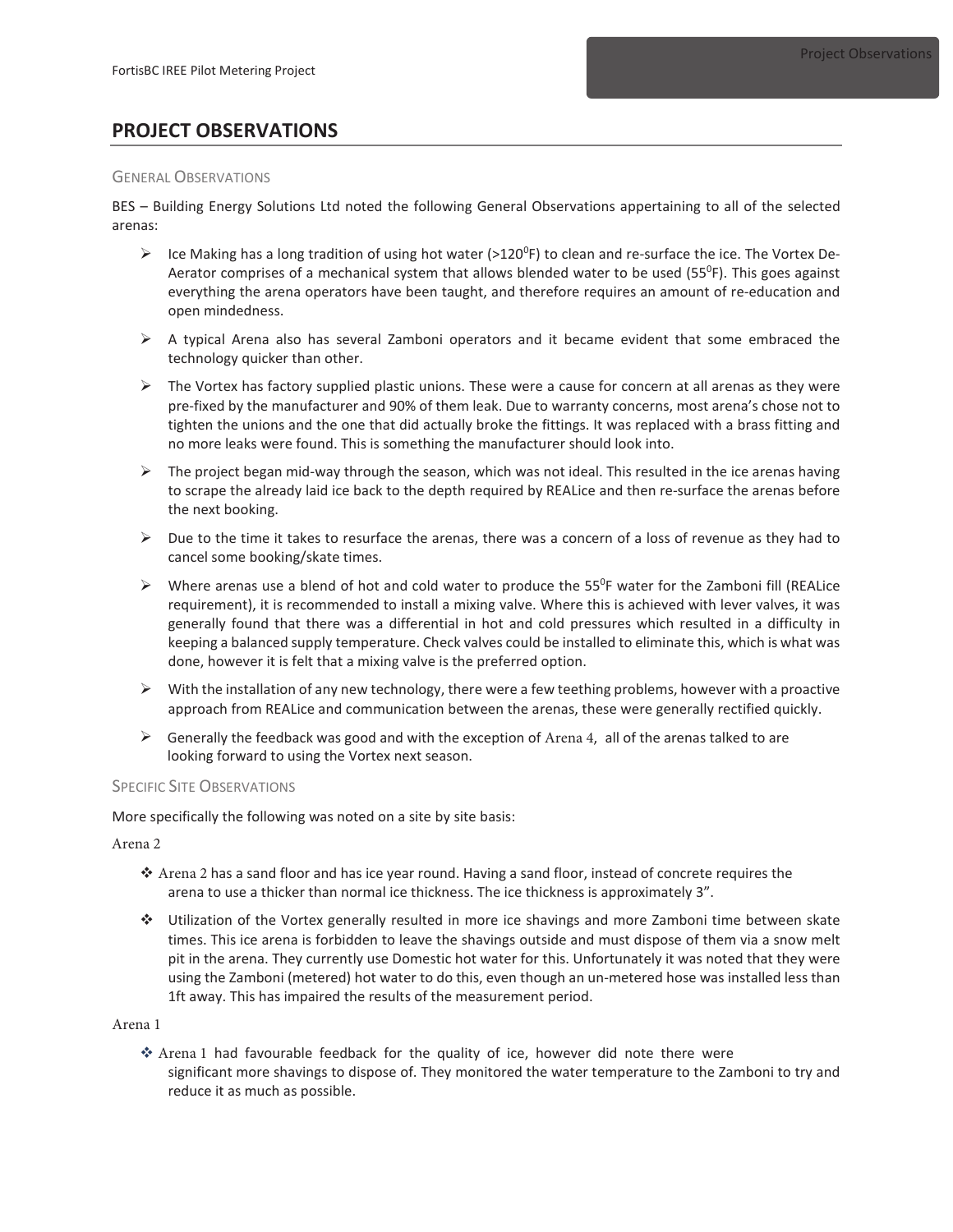#### Arena 3

- ❖ Arena 3 uses heat pump (Ice Kube) technology to freeze the ice and recover the heat from the refrigeration heat rejection to heat the building. One advantage of the Vortex is that the ice temperature can be raised  $6-8^{\circ}$ F. As a result, the refrigeration heat rejection reduces and during peak heating times, the arena felt that there may not be enough heating to the building. With the diligence of the operators, over the course of the pilot, this has balanced itself out, but should be considered at other arenas.
- This arena had water temperature balancing issues as described in the general comments, which were rectified with the installation of check valves.

#### Arena 4

\* This arena experienced difficulties in maintaining good ice quality using the Vortex. They did confirm speaking to REALice and raising the ice temperature, however it was evident from the measurement logging and speaking to one (of four or five) zamboni drivers that they are still using approximately 120<sup>o</sup>F water. The water temperature was raised several times during the measurement period.

#### Arena 5

❖ Arena 5 had good feedback for the Vortex. They mentioned that they were cleaning the ice less, especially during extended periods when the arenas first team trained. It is not clear how much savings they will actually have due to the fact that only DHW is supplied to the zamboni tank. Domestic cold water was taken from an adjacent area for the purposes of this project.

#### Arena 6

\* Arena 6 also had favourable feedback and managed to use only domestic cold water (no blend) to produce the ice. It must be noted that it does use Well water which is slightly wamer than city water in the region. Arena 6 also logged the compessor runtime and hydo data and initial feedback showed approximately 8% hydro savings, in addition to the gas savings.

#### Arena 7

❖ Arena 7 had good feedback and were extremely happy with the ice quality. They continually monitored the water temperature and reduced the supply temperature to near city water temperature.

#### Arena 9

 $\cdot$  Arena 9 had good feedback and were extremely happy with the ice quality. They continually monitored the water temperature and reduced the supply temperature to near city water temperature.

#### Arena 10

† Arena 10 had good feedback for the Vortex and were extremely helpful assisting other arenas with teething problems. They also monitoring the compressor loads and found substantial energy savings in the region of 15-20%.

#### Arena 8

❖ Arena 8 has been using 16 F water to produce ice and therefore had a few teething problems switching to lower water temperature. There was constant communication between them and Arena 10 to solve these problems. (ice tempeatue was aised, and some hot floods continued - these were not measured as they used a different DHW service).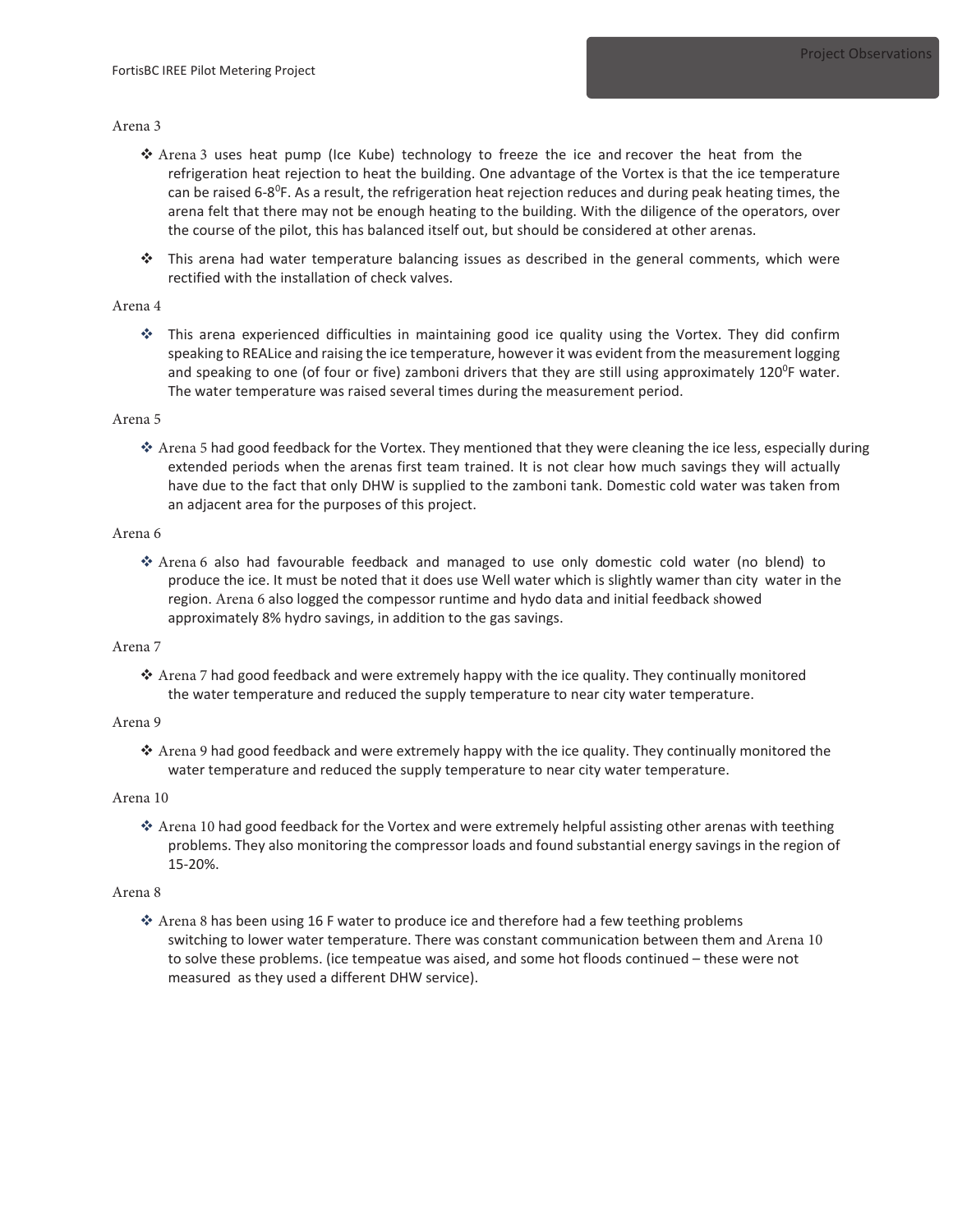

# **Appendix D – Survey Results**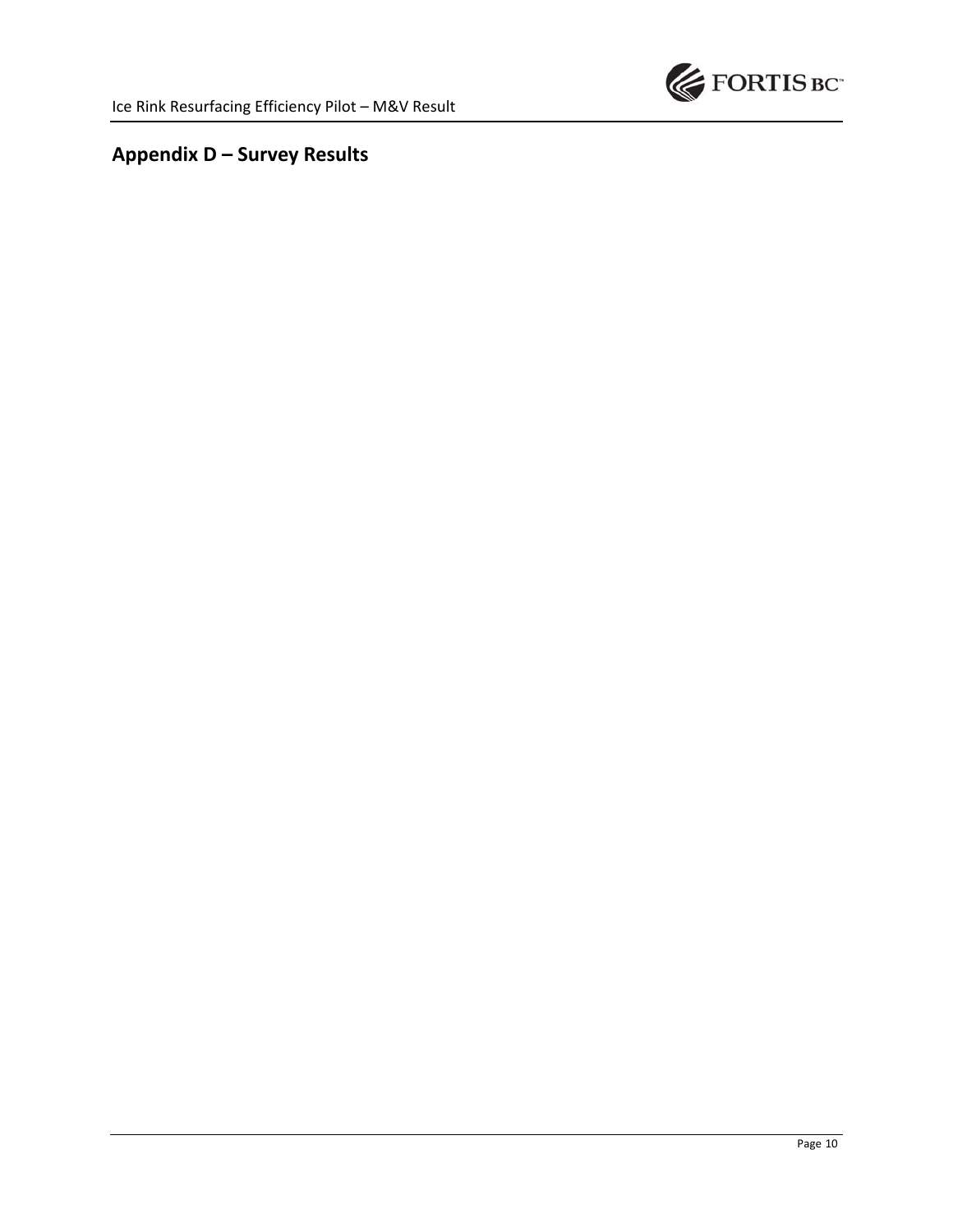

## Ice Rink Resurfacing Efficiency Pilot – Survey Results

In addition to gathering data via sensors installed at the pilot sites, the pilot project was privy to participant information via Expression of Interest forms submitted by applicants, log sheets completed by the participants throughout the full duration of the pilot, a survey administered after the end of the pilot monitoring period, and follow-up questions on the survey for specific pilot sites.

This appendix displays select information gathered from the survey responses. The survey was administered by the FortisBC Customer Programs & Research group and received answers from 14 responses across the ten pilot sites. 90 per cent of pilot participants indicate that they intend to keep their vortex product after completion of the pilot.

The survey information is broken down by pilot period (baseline, adjustment, reporting) and by whether the results pertain to impacts on facility operations or ice quality characteristics.

## **1. Baseline Period**

## **Operational Impacts**

Manufacturer guidelines for the tested vortex technology require certain changes to ice-making parameters and practices, such as adjustments to the brine temperature and the temperature of the resurfacing flood water.

The following survey responses highlight actions that the pilot sites took in order to familiarize their staff with the manufacturer guidelines:

**Aside from the kick-off teleconference conducted by FortisBC, did you convene a dedicated meeting in order to familiarize your Zamboni drivers and refrigeration plant operators with the vortex product and its operational guidelines?** 

| Response | Percentage             | Count |
|----------|------------------------|-------|
| Yes      | 64%                    |       |
| No       | 36%                    |       |
|          | <b>Total Responses</b> | 11    |

### **How many of the following individuals were in the meeting:**

| <u>Type</u>                   | Individual Answers |  |  |  | Average |
|-------------------------------|--------------------|--|--|--|---------|
| Zamboni drivers               |                    |  |  |  | 3.5     |
| Refrigeration plant operators |                    |  |  |  | 2.8     |
| Company executives            |                    |  |  |  |         |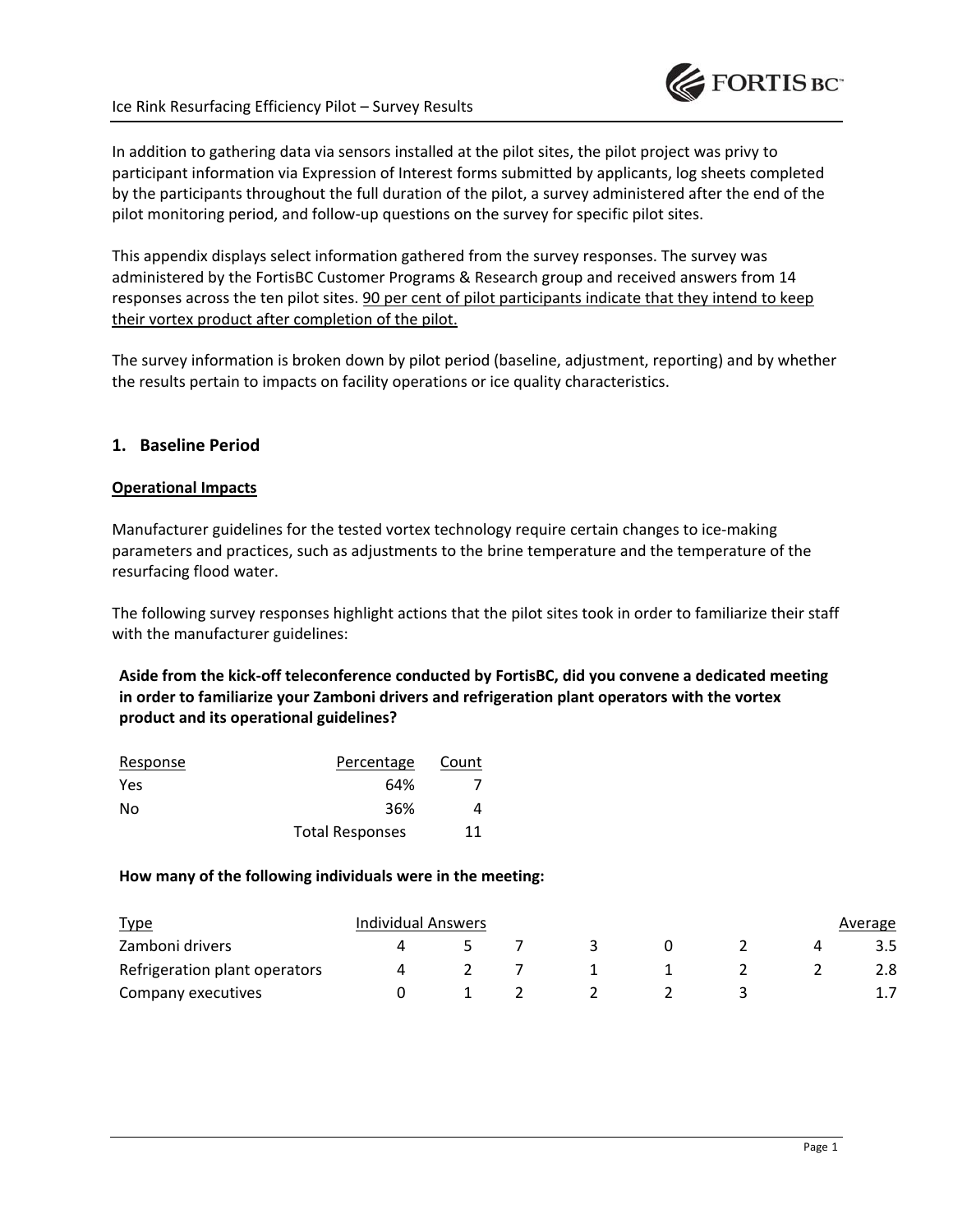

### **How many such meetings did you conduct?**

|                                            |                           | <b>Individual Answers</b> |    |    |    |    |    |         | Average |
|--------------------------------------------|---------------------------|---------------------------|----|----|----|----|----|---------|---------|
| Incidence                                  |                           | 4                         |    | 4  | 2  | 1  | 4  | 3       | 2.7     |
| How long did each meeting last on average? |                           |                           |    |    |    |    |    |         |         |
|                                            | <b>Individual Answers</b> |                           |    |    |    |    |    | Average |         |
| <b>Minutes</b>                             | 15                        | 90                        | 15 | 20 | 20 | 30 | 45 | 33.6    |         |

## **Did you provide written instructions to your Zamboni drivers and refrigeration plant operators on the installation and operation of the vortex product?**

| Response   | Percentage Count       |    |
|------------|------------------------|----|
| <b>Yes</b> | 64%                    |    |
| No         | 36%                    | 4  |
|            | <b>Total Responses</b> | 11 |

### **Ice Quality Impacts**

Survey respondents provided qualitative answers to the following two questions:

1. What were the top five most common comments that you received from your Zamboni drivers and refrigeration plant operators?

The most common responses indicate skepticism about whether the technology would work.

2. What were the top five most common comments that you received from your user groups regarding ice quality?

The most common responses indicate customer satisfaction with the ice quality.

## **2. Adjustment Period**

### **Operational Impacts**

The following responses describe the ease of implementing operational changes during installation and the initial three weeks of using the vortex technology: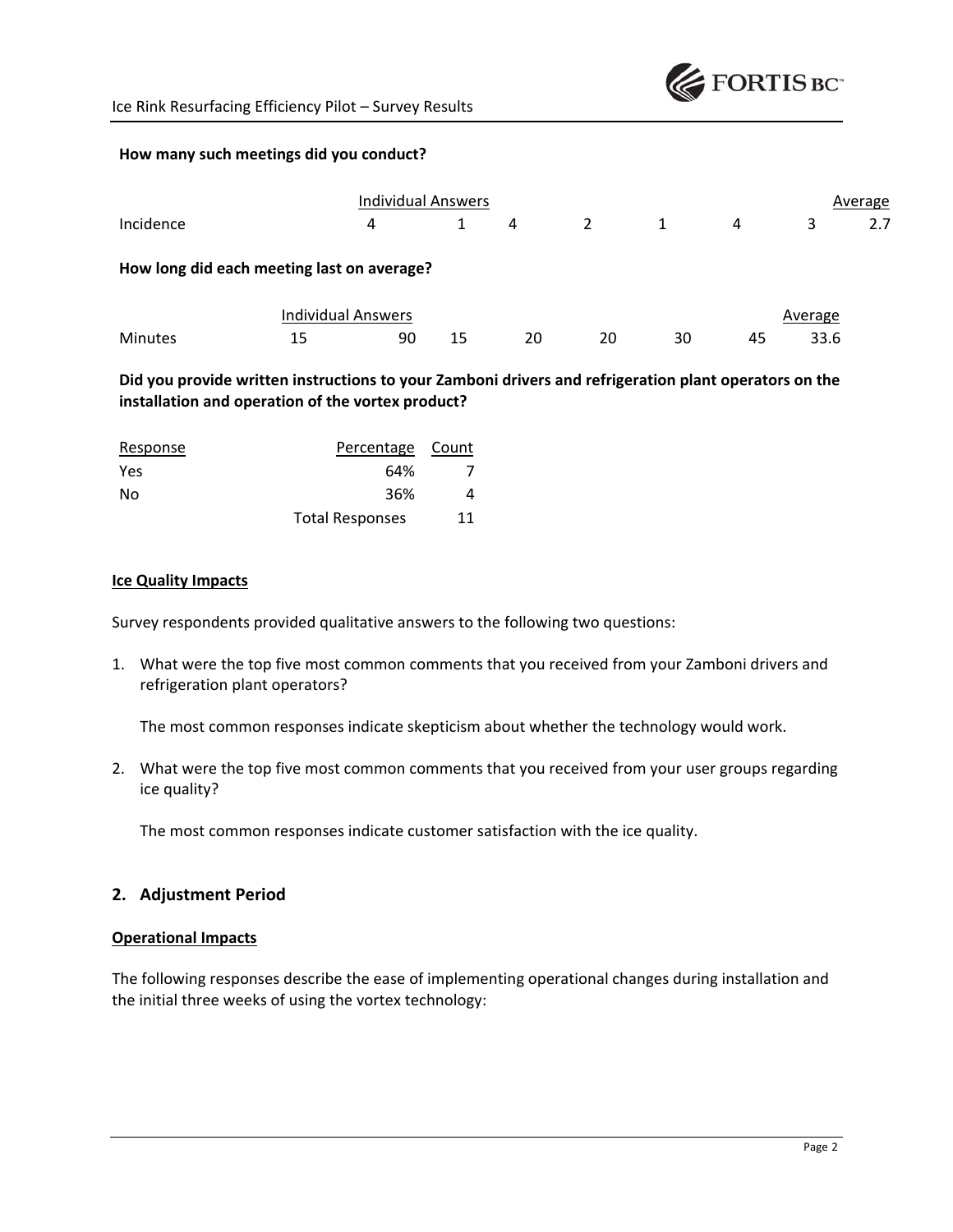## **Did you have to make any changes to the way that you operate the Zamboni in order to use the vortex product?**

| Response | Percentage Count       |    |
|----------|------------------------|----|
| Yes      | 90%                    |    |
| No       | 10%                    |    |
|          | <b>Total Responses</b> | 10 |

## **Were the above changes easy for everyone to understand and implement?**

| Response | Percentage             | Count |
|----------|------------------------|-------|
| Yes      | 70%                    |       |
| No       | 30%                    | 3     |
|          | <b>Total Responses</b> | 10    |

### **Were the changes in the brine temperature easy to understand and implement?**

| Response | Percentage Count       |    |
|----------|------------------------|----|
| Yes      | 90%                    |    |
| No       | 10%                    |    |
|          | <b>Total Responses</b> | 10 |

### **Has the frequency of ice re-surfacing changed since the installation of the vortex product?**

| Response   |                        | Percentage | Count |
|------------|------------------------|------------|-------|
| No         |                        | 80%        |       |
| Increased: |                        | 10%        |       |
| Decreased: |                        | 10%        |       |
|            | <b>Total Responses</b> |            | 10    |

The respondents also provided qualitative answers about specific difficulties and lessons learned:

- 1. Four facilities reported that they had to slow down the Zamboni during the resurfacing run.
- 2. Three facilities reported that they shaved more ice with each pass.
- 3. Two facilities reported that they had to use more wash water.
- 4. One facility reported that they had to overlap the resurfacing runs by 8"-10.
- 5. One facility reported that Zamboni blades get dull faster as ice is harder
- 6. One ice operator expressed concern about whether the vortex device provides sufficient flow for the first build of the ice surface at the beginning of the ice season.

### **Ice Quality Impacts**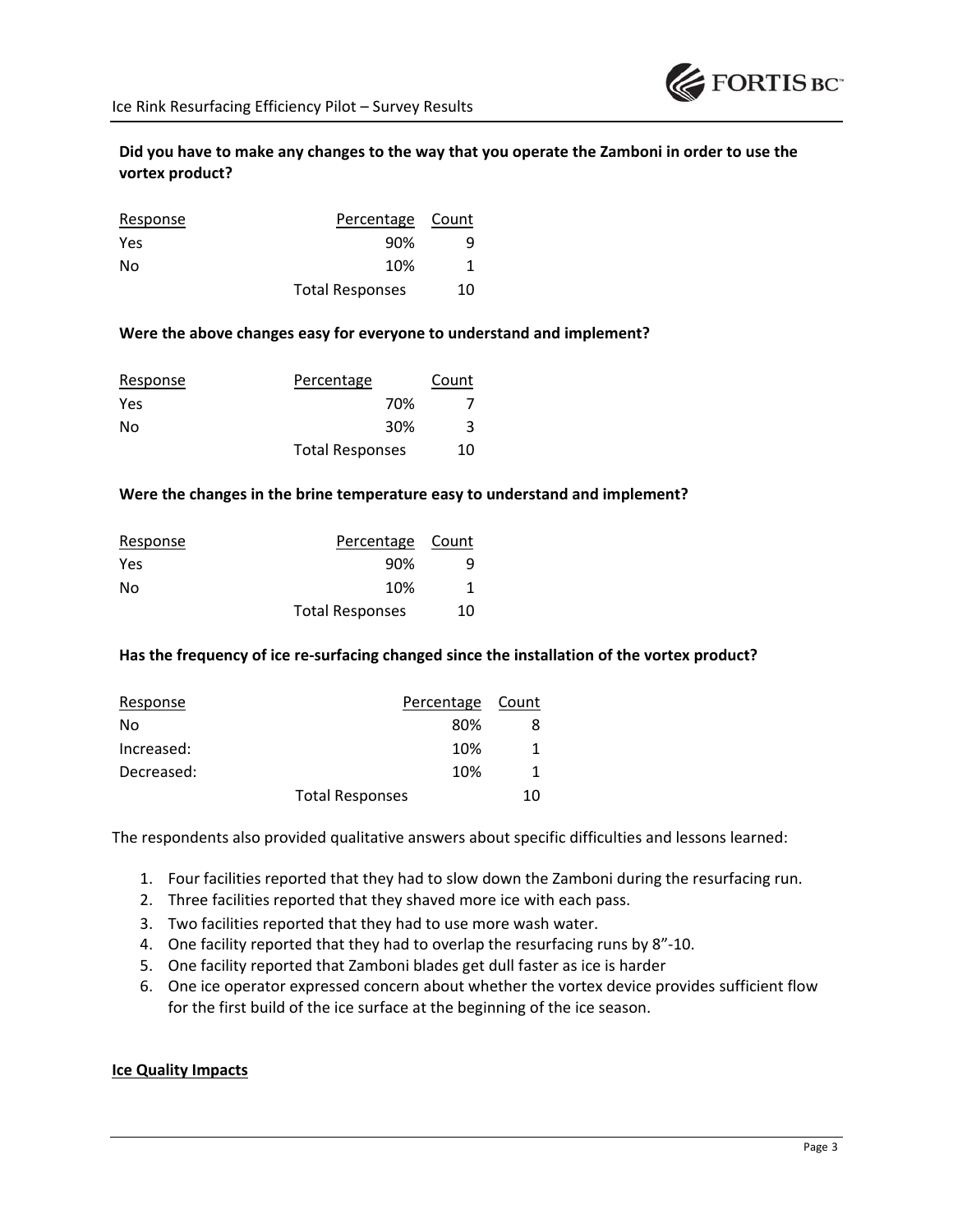Survey respondents provided qualitative answers to the following two questions:

1. What were the top five most common comments that you received from your Zamboni drivers and refrigeration plant operators?

The most common responses indicate that the flood water freezes quickly. Three facilities reported more snow on the ice.

2. What were the top five most common comments that you received from your user groups regarding ice quality?

Two facilities reported user comments about gouges in the ice. Two facilities reported user comments about more snow on the ice.

## **3. Reporting Period**

### **Operational Impacts**

**After the installation of the Vortex product, did you have to take any additional steps that were not necessary before when scheduling different user groups back to back (e.g. figure skating directly after hockey)?** 

| Response   | Percentage             | Count |
|------------|------------------------|-------|
| <b>Yes</b> | 20%                    |       |
| No         | 80%                    |       |
|            | <b>Total Responses</b> | 10    |

The two respondents who answered positively for the previous question provided qualitative follow-up statements. One respondent indicates that additional ice cleanings are required after heavy use. The other respondent suggests that their facility had to warm up the flood water somewhat or that the facility may have to schedule a double flood after hockey groups that play for 1.5 hours.

### **How much time was required for a typical resurfacing run?**

| Period            | Individual Responses (minutes) |    |    |     |    |    |    | Average (minutes) |
|-------------------|--------------------------------|----|----|-----|----|----|----|-------------------|
| Baseline period   |                                | 12 | 10 | -15 | 8  | 10 |    | 10.2              |
| Adjustment period | 15.                            | 12 | 12 | -15 | 8  | 10 | 10 | 11.4              |
| Reporting period  | 15.                            | 12 | 12 | -15 | 12 | 10 | 10 | 11.8              |

## **Ice Quality Impacts**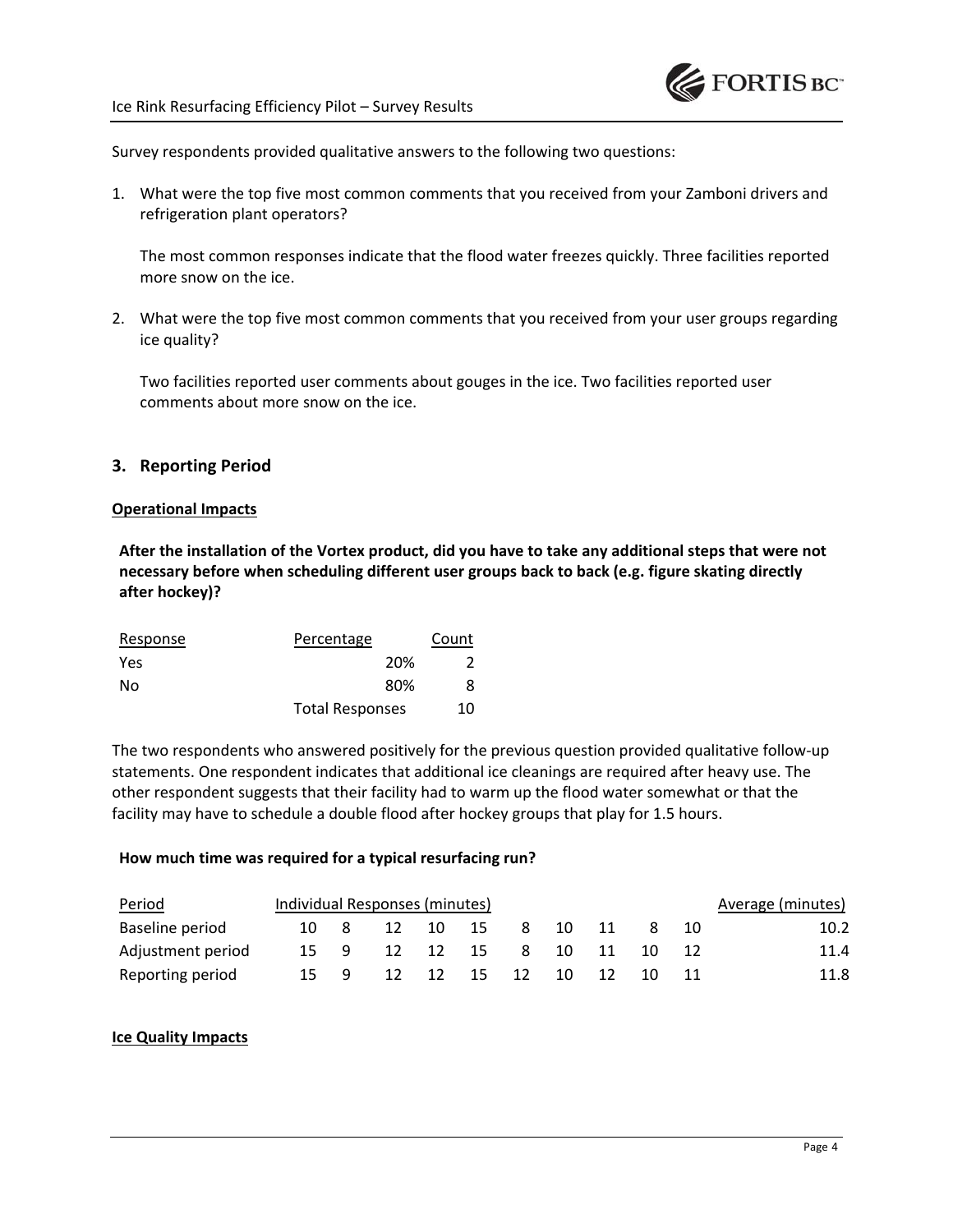

## **Did all user groups express the same comments regardless of their activity on the ice (e.g. hockey, figure skating)?**

| Response | Chart                  | Percentage | Count |
|----------|------------------------|------------|-------|
| Yes      | 60%                    | 60%        | 6     |
| No       | 40%                    | 40%        | 4     |
|          | <b>Total Responses</b> |            | 10    |

The four respondents who answered positively for the previous questions provided qualitative follow-up statements. Two respondents indicate that figure skaters liked the ice or did not notice any changes from the baseline period. One respondent indicates that the ice was good for the kids and ladies groups but that the facility had more difficulty with the men's groups.

Survey respondents also provided qualitative answers to the following two questions:

1. Q: What were the top five most common comments that you received from your Zamboni drivers and refrigeration plant operators?

A: The following table provides the responses received:

| Can't get a good sheet of ice with cold water after heavy use.                                           |
|----------------------------------------------------------------------------------------------------------|
| 1. Could have used more time to continue making adjustments.                                             |
| 2. Ice was still freezing a little quickly by the end of the adjustment period, despite having increased |
| brine temperature by 6 degrees Fahrenheit.                                                               |
| 3. Ice was somewhat brittle, but this could have been addressed with a longer adjustment period.         |
| The only questions after we adjusted ice temps have had to do with the Zamboni. We still have a few      |
| issues there as the making of the ice changes somewhat during the course of a single shift.              |
| Less snow but still issue. We are using less energy. Maybe this product works?                           |
| the need to introduce a hot water clean after very use                                                   |
| This shows promise                                                                                       |
| Still may have to go back to hot water                                                                   |
| -we some times have to do extra clean at end of night                                                    |
| -are we saving money                                                                                     |
| -ice looks good                                                                                          |
| -new system is more work                                                                                 |
| - it will be interesting start from scratch next season                                                  |
| 1. Ice seemed harder and more durable than old ice                                                       |
| 2. Ice compressors ran approximately 25% less than when using hot water to make ice                      |
| 3. Hot Water boilers ran approximately 50% less than when using hot water for making ice                 |
| 4. Zamboni blades would dull quicker since using REALice                                                 |
| 5. User groups had positive comments and seemed happy with REALice                                       |
| can we do hose floods?                                                                                   |
| things seemed to be better after adjusting the hot water between 90 & 100* F                             |
|                                                                                                          |

2. Q: What were the top five most common comments that you received from your user groups regarding ice quality?